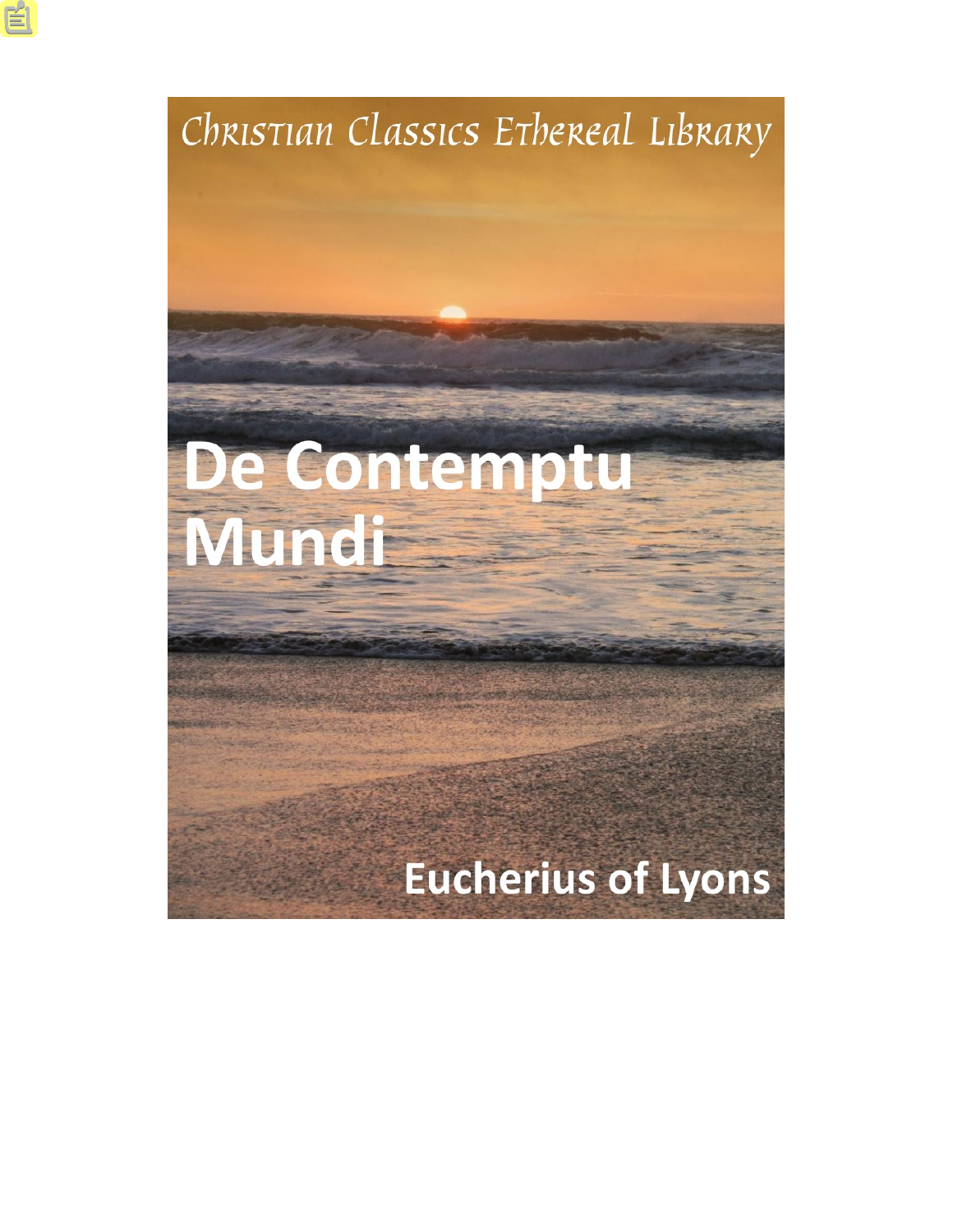

## **De Contemptu Mundi**

- **Author(s):** Eucherius of Lyons, St. **Publisher:** Grand Rapids, MI: Christian Classics Ethereal Library **Description:** In the early fifth century, St. Eucherius became famous across southeastern Gaul for his piety and asceticism. In this letter to his kinsman, Valerianus, Eucherius entreats Valerianus to give up his wealth, titles, and future in order to dedicate himself to God. The Saint argues that these worldly pleasures only work to distract the soul from its heavenly purpose. Instead, the faithful heed the words of Matthew 6:19-21: "Do not lay up for yourselves treasures on earth, where moth and rust destroy and where thieves break in and steal, but lay up for yourself treasures in heaven, where neither moth nor rust destroys and where thieves do not break in and steal. For where your treasure is, there your heart will be also." Kathleen O'Bannon CCEL Staff
	- **Subjects:** Christianity Early Christian Literature. Fathers of the Church, etc.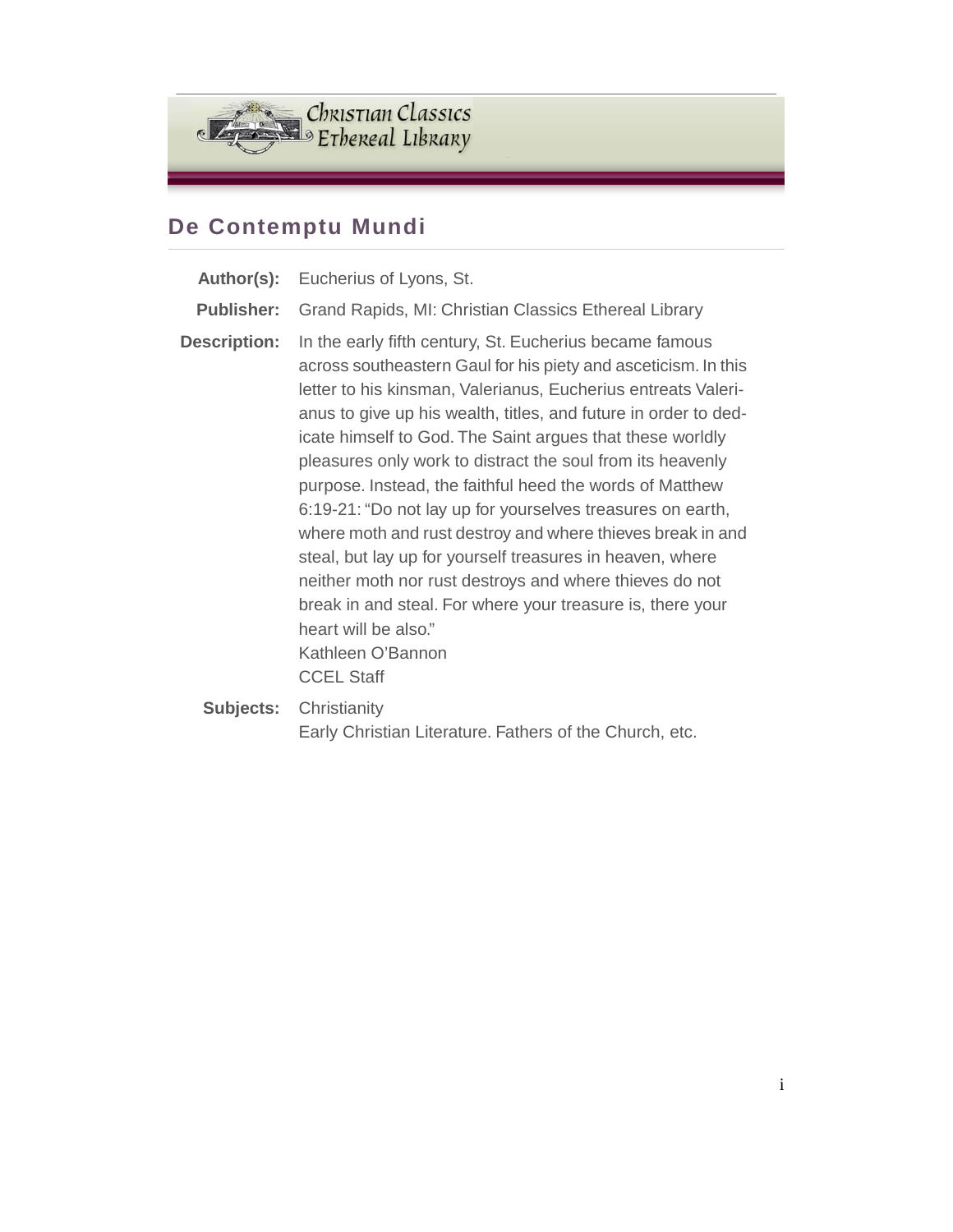# Contents

| Title Page                          |                |
|-------------------------------------|----------------|
| Prefatory Material                  | 2              |
| Editor's Note                       | 3              |
| Title Page                          | $\overline{4}$ |
| Translator's Introduction           | 5              |
| Eucherius to His Kinsmen Valerianus | 6              |
| <b>Editorial Postscript</b>         | 25             |
| Indexes                             | 26             |
| Index of Scripture References       | 27             |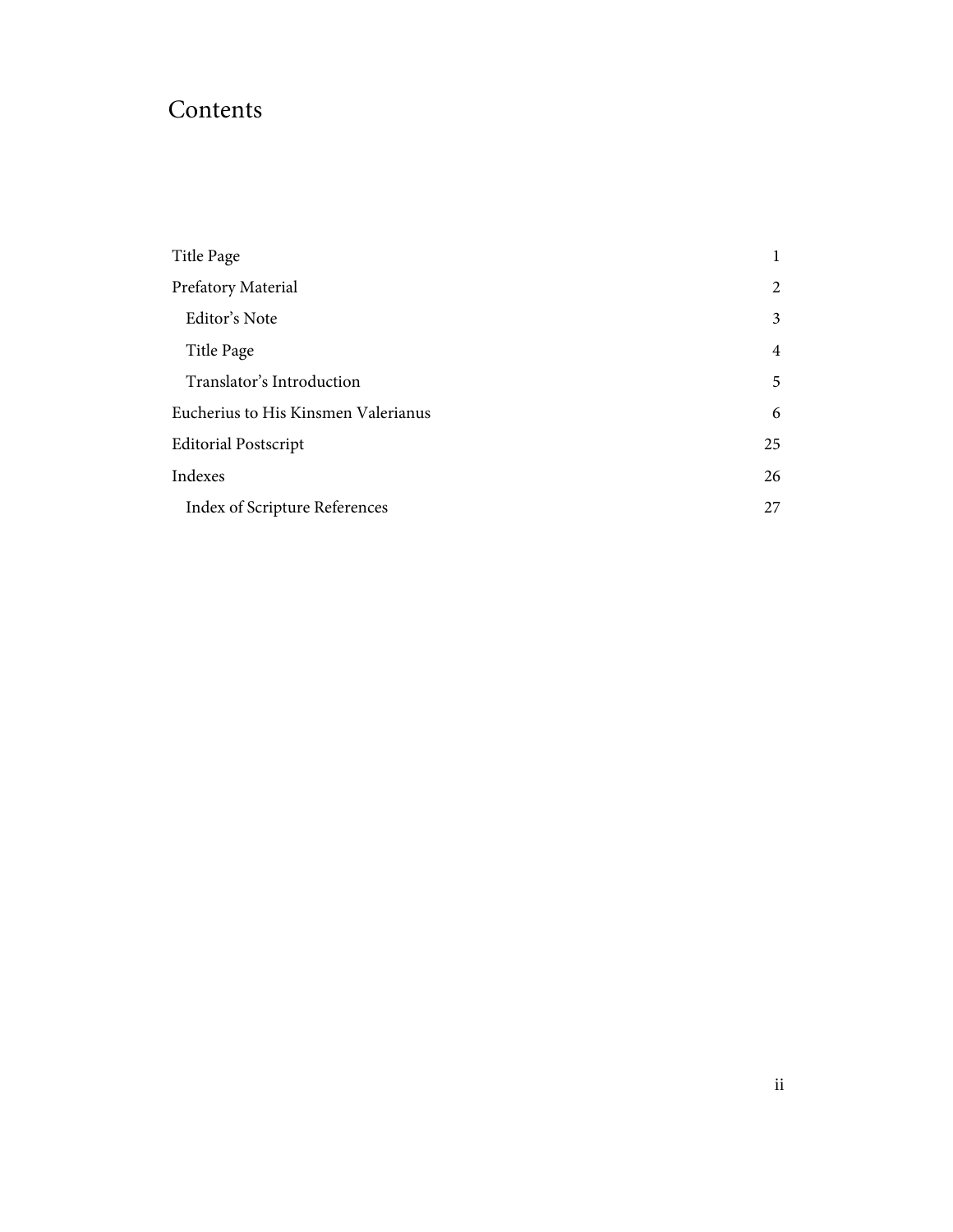

This PDF file is from the Christian Classics Ethereal Library, [www.ccel.org.](http://www.ccel.org) The mission of the CCEL is to make classic Christian books available to the world.

- This book is available in PDF, HTML, ePub, and other formats. See [http://www.ccel.org/ccel/eucherius/contempt.html.](http://www.ccel.org/ccel/eucherius/contempt.html)
- Discuss this book online at [http://www.ccel.org/node/2834.](http://www.ccel.org/node/2834)

The CCEL makes CDs of classic Christian literature available around the world through the Web and through CDs. We have distributed thousands of such CDs free in developing countries. If you are in a developing country and would like to receive a free CD, please send a request by email to [cd-request@ccel.org.](mailto:cd-request@ccel.org)

The Christian Classics Ethereal Library is a self supporting non-profit organization at Calvin College. If you wish to give of your time or money to support the CCEL, please visit [http://www.ccel.org/give.](http://www.ccel.org/give)

This PDF file is copyrighted by the Christian Classics Ethereal Library. It may be freely copied for non-commercial purposes as long as it is not modified. All other rights are reserved. Written permission is required for commercial use.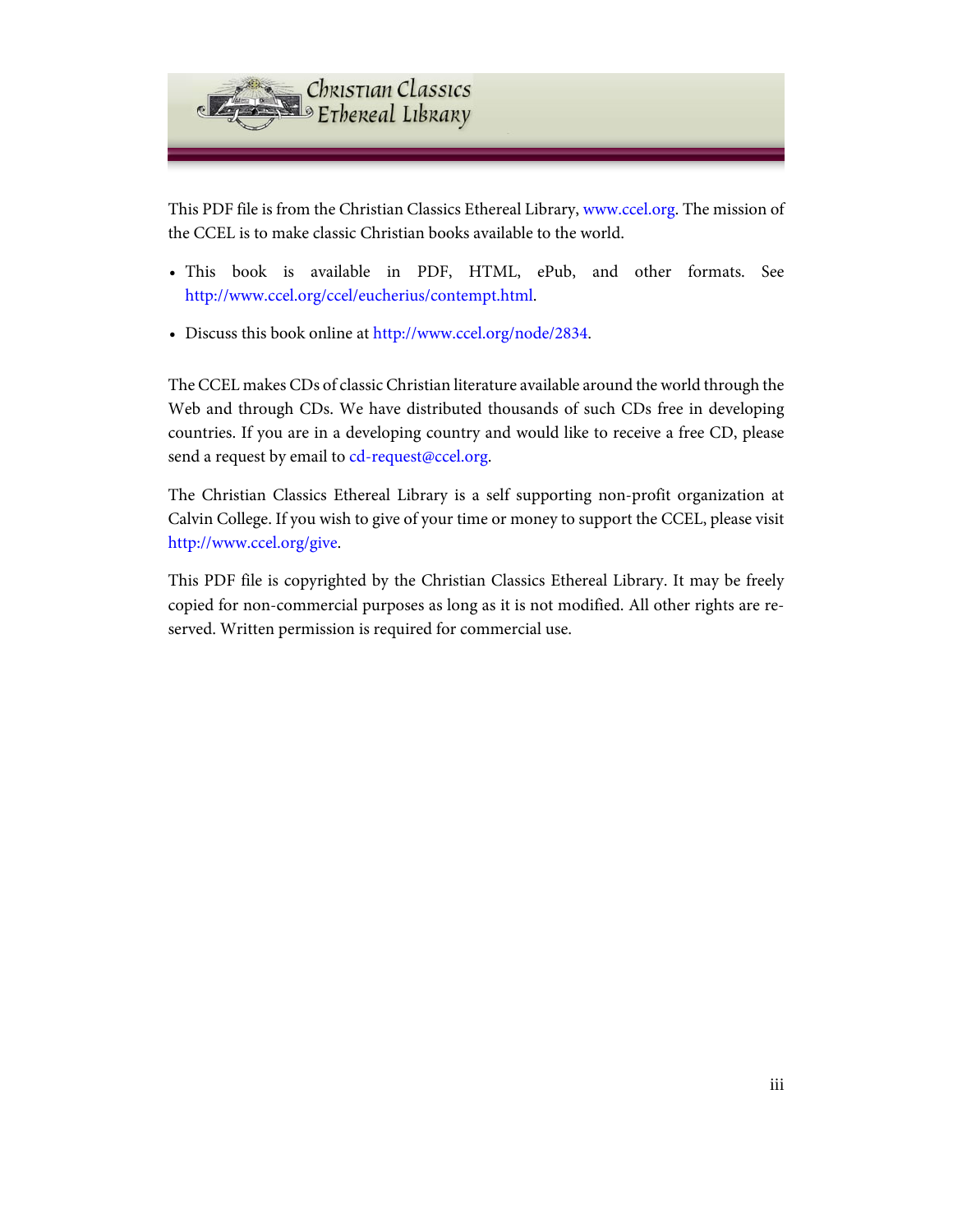## <span id="page-4-0"></span>**EUCHERIUS OF LYONS, On Contempt for the World**

### **(1654 Vaughan translation)**

## **THE SAINT PACHOMIUS ORTHODOX LIBRARY**

This document is in the public domain. Copying it is encouraged.

## **DE CONTEMPTU MUNDI,**

### **by St. Eucherius of Lyons**

translated by Henry Vaughan the Silurist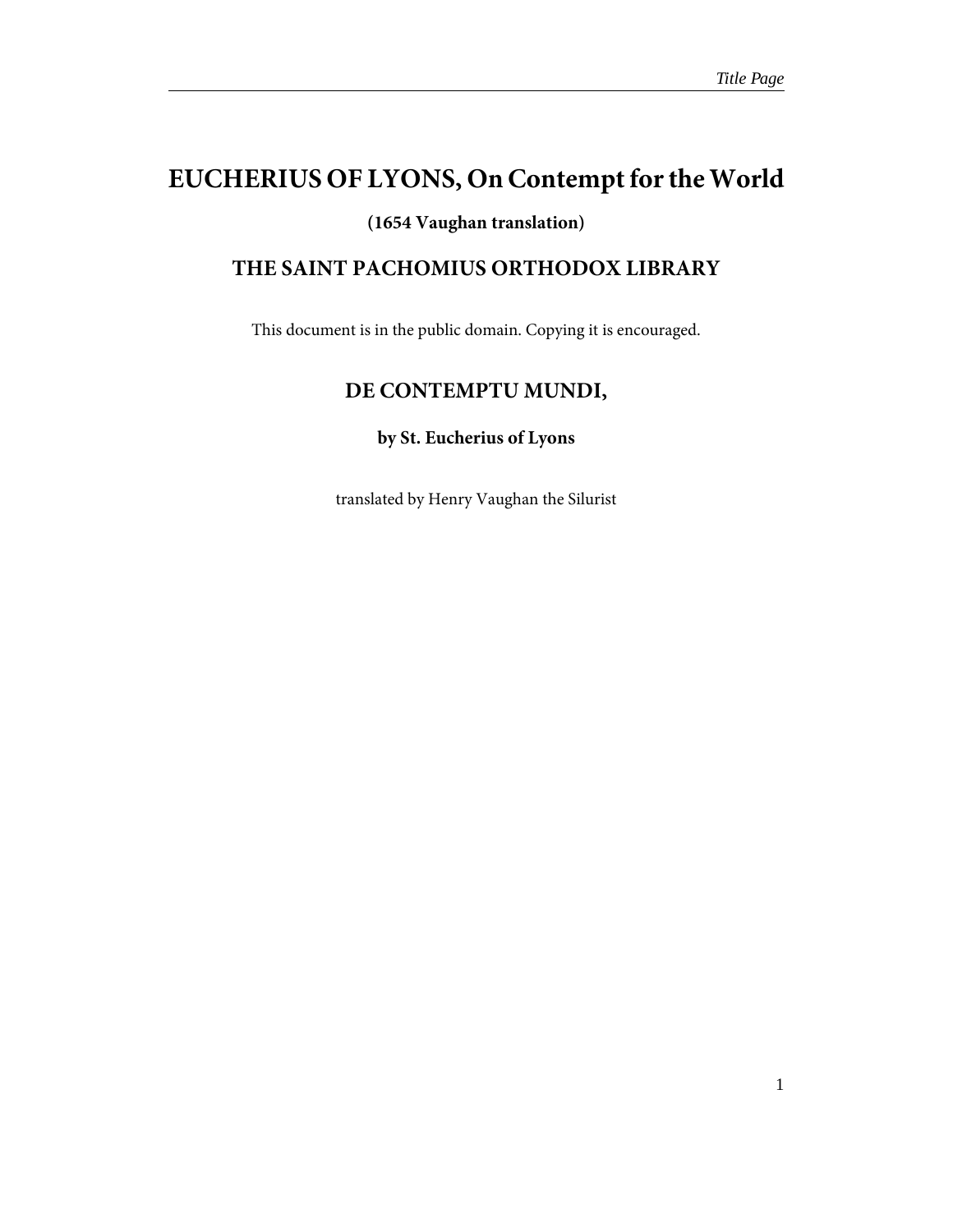# <span id="page-5-0"></span>**Prefatory Material**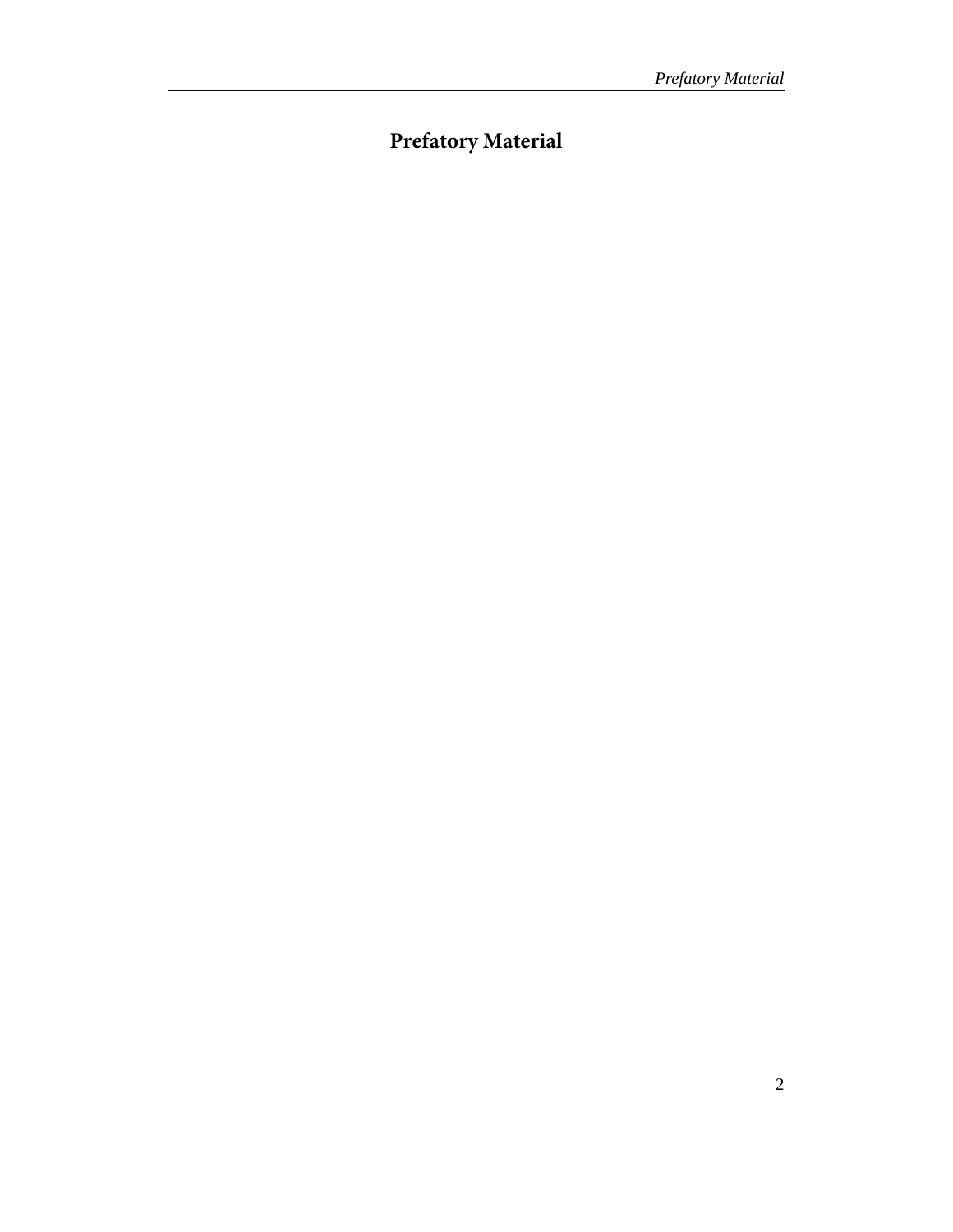<span id="page-6-0"></span>[Editor's Note: Eucherius of Lyons is one of the great neglected spiritual writers of Western Orthodoxy. His ascetic mysticism is very much in the Eastern tradition; if there were a "Latin Philokalia", Eucherius would doubtless have a place in it. At the same time, his proverbs and apothegms, some of which may be found near the end of the present work, speak directly to people living in the world as much as to monks.

For some reason, Eucherius is hard to find in English. It is remarkable but apparently true that the only unabridged English translation of any of his spiritual writings is the work you are about to read, here reissued with slightly modernized spelling and punctuation but otherwise just as it first appeared in 1654. Happily, by way of compensation, it is a very remarkable English version. The work of the brilliant Cavalier poet and mystical visionary Henry Vaughan the Silurist, "The World Contemned" was the first part of a spiritual anthology called "Flores Solitudinis", which Vaughan had hoped would trigger a monastic revival in the Church of England. Though that hope went unfulfilled in Vaughan's lifetime, his translation lives on to inspire modern English-speakers to a life of angelic holiness.

The St. Pachomius Library will be issuing original modern translations of Eucherius' other works as they are completed. — N. Redington]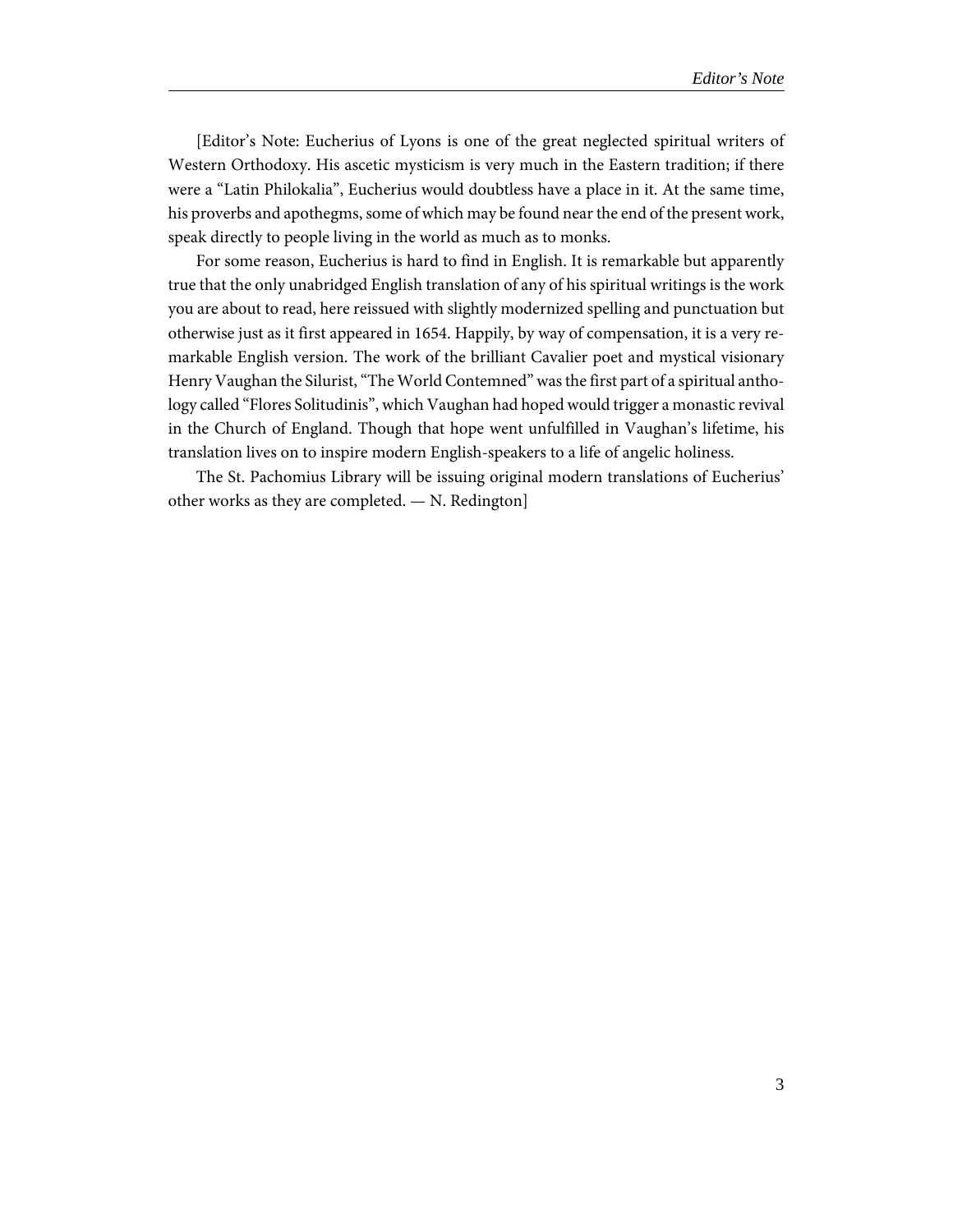### <span id="page-7-0"></span>**THE WORLD CONTEMNED,**

**IN A**

### **Parenetical Epistle written by the Reverend Father**

#### **EUCHERIUS,**

#### **Bishop of Lyons, to his Kinsman**

#### **VALERIANUS.**

#### **Translated into English by Henry VAUGHAN, Silurist.**

<span id="page-7-2"></span>"Love not the World, neither the things that are in the world. If any man love the world, the love of the Father is not in him. . . They are of the world, therefore speak they of the world, and the world heareth them."

[1 John 2:15](http://www.ccel.org/study/Bible:1John.2.15) and [4:5.](http://www.ccel.org/study/Bible:1John.4.5)

<span id="page-7-1"></span>"If the world hate you, ye know that it hated me before it hated you. . . If ye were of the world, the world would love his own, but because ye are not of the world, but I have chosen you out of the world, therefore the world hateth you. Remember the word that I said unto you, the Servant is not greater than the Lord: if they have persecuted me, they will also persecute you. If they have kept my saying, they will keep yours also."

[John 18:15, 19, and 20.](http://www.ccel.org/study/Bible:John.18.15 Bible:John.18.19 Bible:John.18.20)

Originally printed for Humphrey Moseley at the Princes Armes, St. Paul's

Churchyard, London, anno Domini 1654.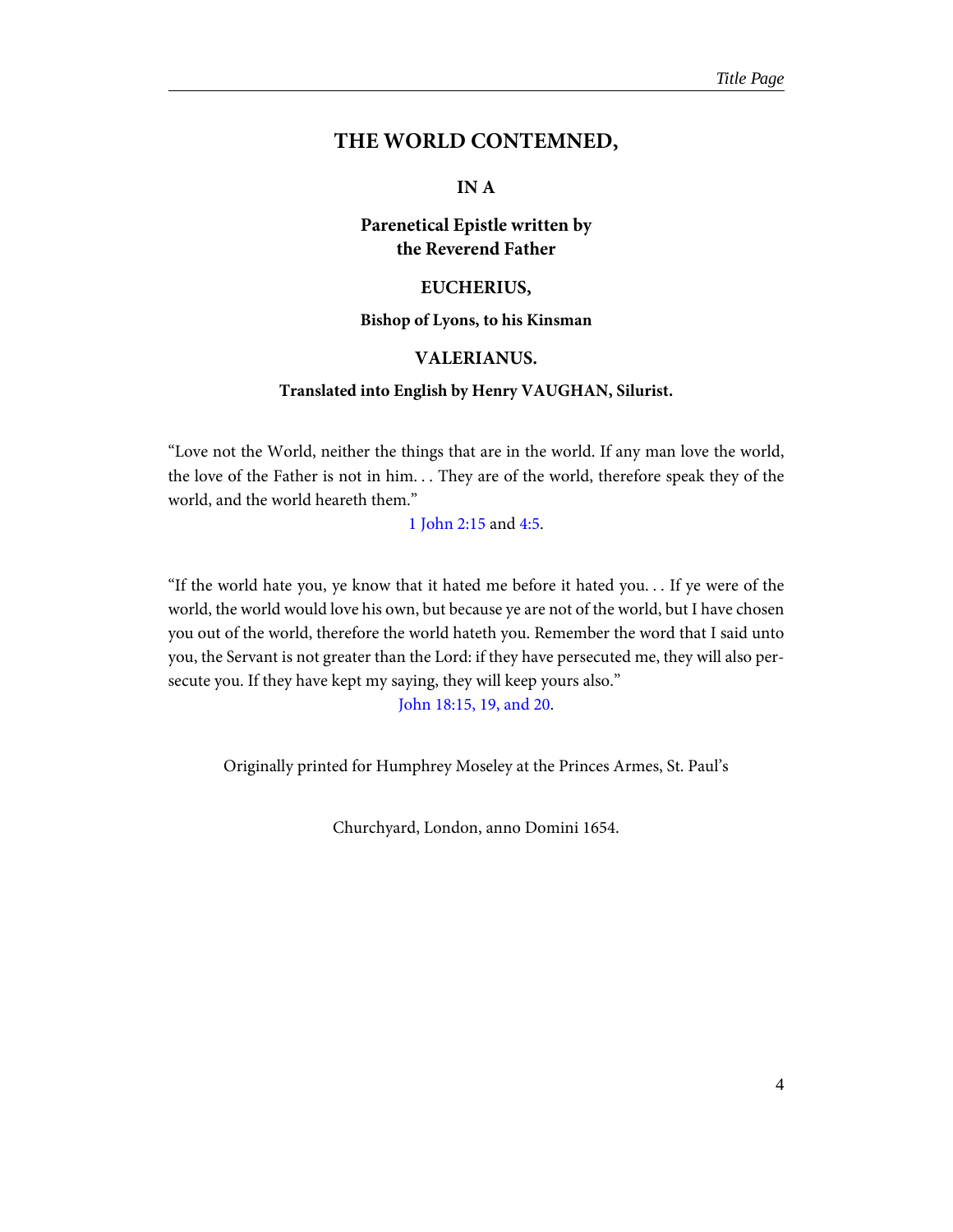#### **ADVERTISEMENT [Translator's Introduction]**

<span id="page-8-0"></span>Heribert Ros-weyd published this piece at Antwerp, 1621. It is mentioned by Gennadius, cap. 63. -De Scriptoribus Ecclesiasticis-; and Erasmus — long before Ros-weyd's edition writ some Notes upon it. The author Eucherius was a Roman senator, but being converted to the faith he left the Senate, and lived in a poor cell by the river Druentium, where his wife Galla died. His two daughters, Consortia and Tullia, having learnt Christ, continued both in the virgin-life, -et signorum gloria claruerunt-. He sate Bishop in the chair of Lyons as I find him placed by Helvicus — in the year of our Lord 443. Some will have him a century lower, but that difference weakens not the certainty of it. The piece itself — in the original — is most elaborate and judicious, and breathes that -togatam elegantiam- which in most of the Roman senators was not more acquired than natural.

What this Valerian was [to whom the epistle was addressed] — more then our author's kinsman, by whose pen his name lives — is not certainly known. Some will have him to be Priscus Valerianus, the prefect, or deputy of France, mentioned by Sidonius Apollinaris: others are willing to let him pass for that Valerian whose Homilies now extant were published by Sirmondus. But as it is not determinable, so is it not material. This we may safely conclude: that he was a very eminent noble personage, and one that followed too much after temporal pomp, and the powers of this world; though neither of them could lend him so much light, as would keep him from obscurity. To bring down these top branches, Eucherius lays the axe to the root of the tree, by shewing him the vanity, and the iniquity of riches and honours, the two grand inticements of popular spirits. And this he doth with such powerful and clear reasons, that to virtuous and peaceful minds he hath rendered them not only contemptible, but odious. Much more might have been spoken against them, but — seeing the age we live in hath made all his arguments demonstrations — he hath in my judgement spoken enough. — H.V.S.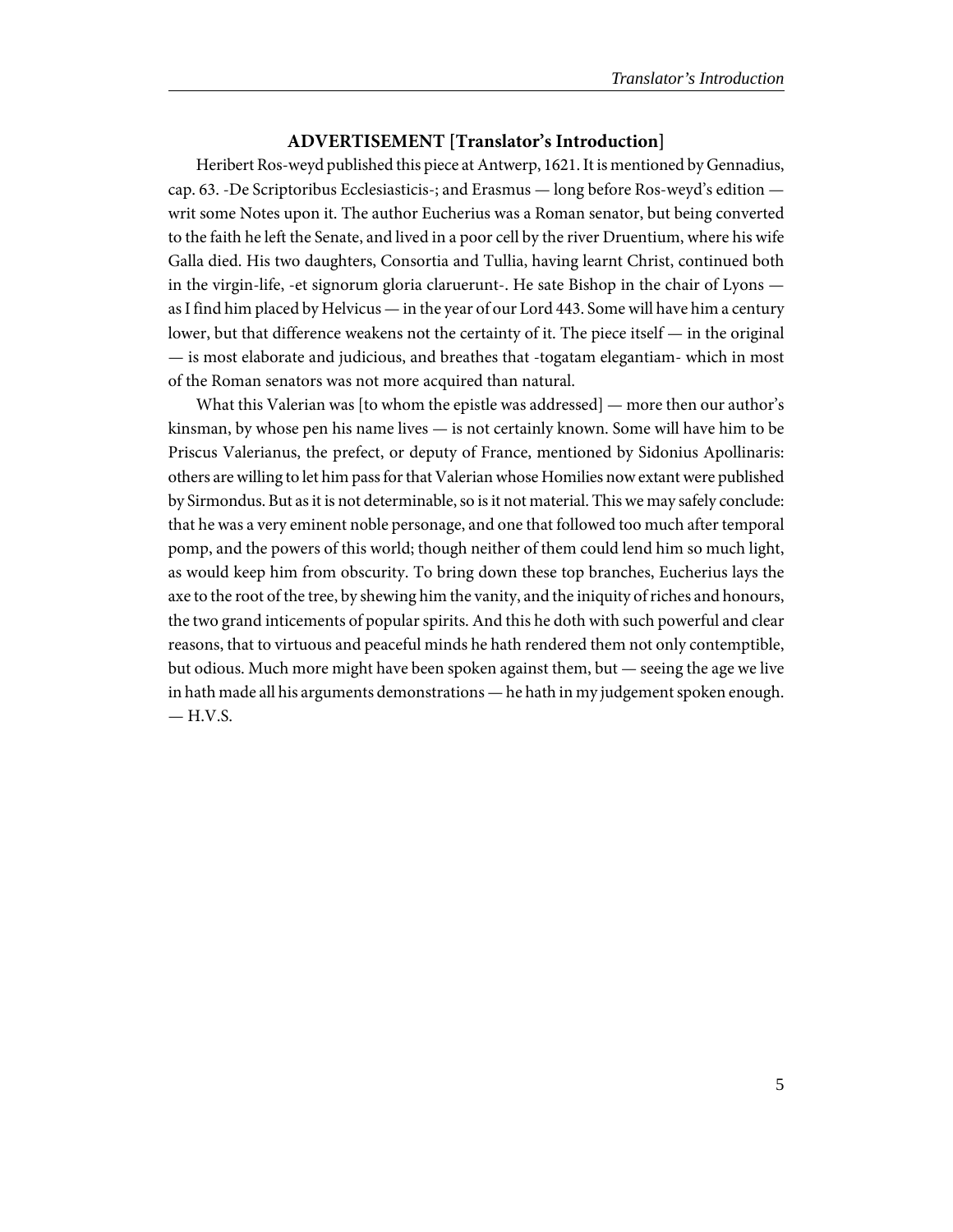#### **EUCHERIUS TO HIS KINSMEN VALERIANUS:**

<span id="page-9-0"></span>THEY are happily linked in the bond of blood who are held together in the bond of love. And for this gift - which is descended to us from the father of lights, - both you and myself may greatly rejoice: whom love as well as kindred hath united, and those two fair obligations have betrothed in one entire affection. One of them we took from the fathers of the flesh, and the other from our private dispositions. This double tie by which - love bounding us on the one side, and blood on the other, - we are mutually knit together, hath enforced me to enlarge myself in this Epistle with some excess more then usual: that I might commend unto your consideration the cause of your own soul, and assert the work of our profession to be that supreme beatitude which is only true, and capable of those things which are eternal.

And indeed your own pious propension is not repugnant of holy living, who already by a forward felicity of manners have in some points prevented, and met with many things which are taught unto us by sacred learning: so that by the means of provident and discrete Nature, you seem unto me to have seized upon many duties of religion; as the concessions and indulgencies of our good God towards you, whose gift it is, that the divine wisdom should partly find in you, and partly confer upon you the riches of His kingdom.

But although — by the hands of your father and father-in-law — you have been already advanced and seated upon the highest pinacles of temporal honours, and are still adorned and surrounded with illustrious titles descending from them both; yet I desire, and long to find in you, a thirst of greater and far higher honours, and shall now call you not to earthly, but to heavenly honours, not to the dignity and splendor of one short age, but to the solid and enduring glories of eternity: for the only true and indelible glory is, to be glorified in eternity.

I shall therefore speak unto you, not the wisdom of this world, but that secret and hidden wisdom which God ordained before the world unto our glory. I shall speak with much care and affection towards you, and with very little respect and animadversion of myself; for I have in this attempt considered more what I wish to see practised in you, than what I am able to do in myself.

The first duty of man ordained and brought forth into this world for that end,  $-$  my most dear Valerian! — is to know his creator, and being known, to confess Him, and to resign or give up his life — which is the wonderful and peculiar gift of God, — to the service and worship of the Giver; for what he received by God's free donation, may be employed in true devotion, and what was conferred upon him in the state of wrath and unworthiness, may by an obedient resignation make him precious and beloved. For of this saving opinion are we; that as it is most certain, that we came forth first from God, so should we believe it, and press on still towards Him: whereupon we shall conclude, that he only rightly and di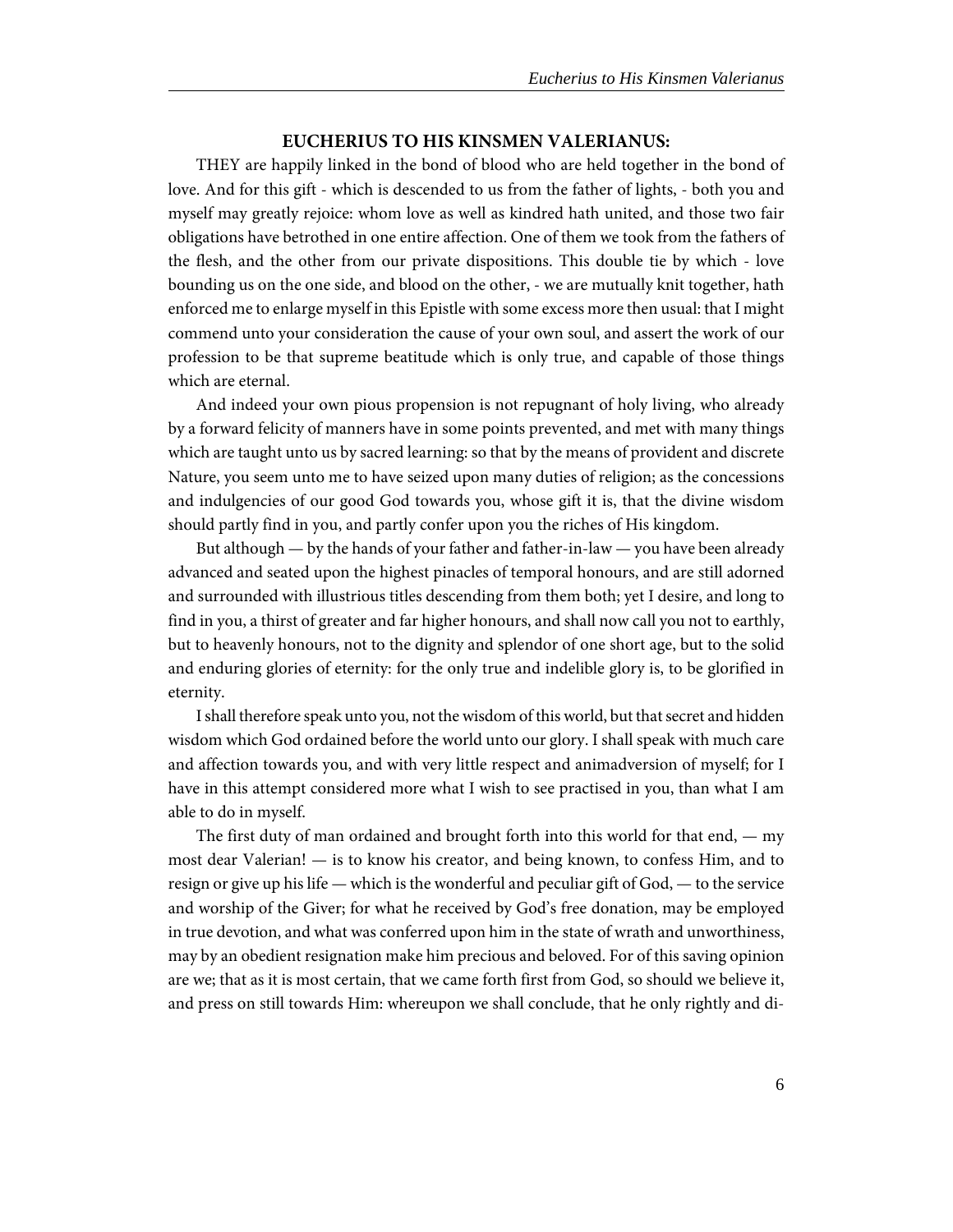vinely apprehends the purpose of God in making man who understands it thus, that God Himself made us for Himself.

It is then our best course to bestow our greatest care upon the soul; so shall that which is the first and highest in dignity be not the lowest and last in consideration. Amongst us Christians, let that which is the first in order be the first cared for; let salvation, which is the chiefest profit, be our chiefest employment. Let the safeguard and the defense of this take up all our forces; let it be not only our chiefest, but our sole delight. As it surpasseth all other things in excellency, so let it in our care and consideration.

Our supreme duty is that which we owe to God, and the next appertains to the soul. And yet these two are such loving correlates, that though every one of the is a duty of supreme consequence, and such as by no means we may presume to neglect or omit, yet cannot we possibly perform any one of them without the other. So that whosoever will serve God doth at the same time provide for his own soul; and he that is careful for his own soul doth at the same time serve God. So that the state of these two sovereign duties in man, is by a certain compendious dependency and co-intention rendered very easy, while the faithful performance of the one is a perfect consumation of both: for by the unspeakable tenderness and mercy of God, the good we do to our own souls is the most acceptable service and sacrifice that we can offer unto Him.

Much physical curiosity, much care and many strict observations are bestowed upon the body; much pain it undergoes in hope of health; and deserves the soul no medicine? If it be but fit and necessary, that diverse helps and means of healing are sought for the body, for the recovering only of a temporal and transitory health, is it not unjust that the soul should be excluded, and be suffered to languish and putrify with deadly and spiritual diseases? Shall the soul only be a stranger to those proper and precious remedies ordained for it by the Physician? Yea, rather, if so many things are provided for the body, let the provision for the soul be far more abundant: for if it was truly said by some, that this fleshy frame is the servant, and the soul the mistress, then will it be very undecent and injurious, that the better part should require the better attendance? For with constant and intentive diligence should we look on that side where the greater dignity and our most precious treasure is laid up.

It is not agreeable to reason, and it takes from the honour of our employment, that we should subject it to the unworthier party. The flesh being always inclined to viciousness draws us back to the Earth, as to its proper center and original: but the soul being descended from the Father of lights, is like the sparks of fire still flying upwards. The soul is the image of God in us, and the precious pledge of his future munificence. Let us employ all our innate forces and all outwards auxiliaries for the preservation of this: if we manage and defend it faithfully, we take care for and protect the entrusted pledge and purchased possession of God.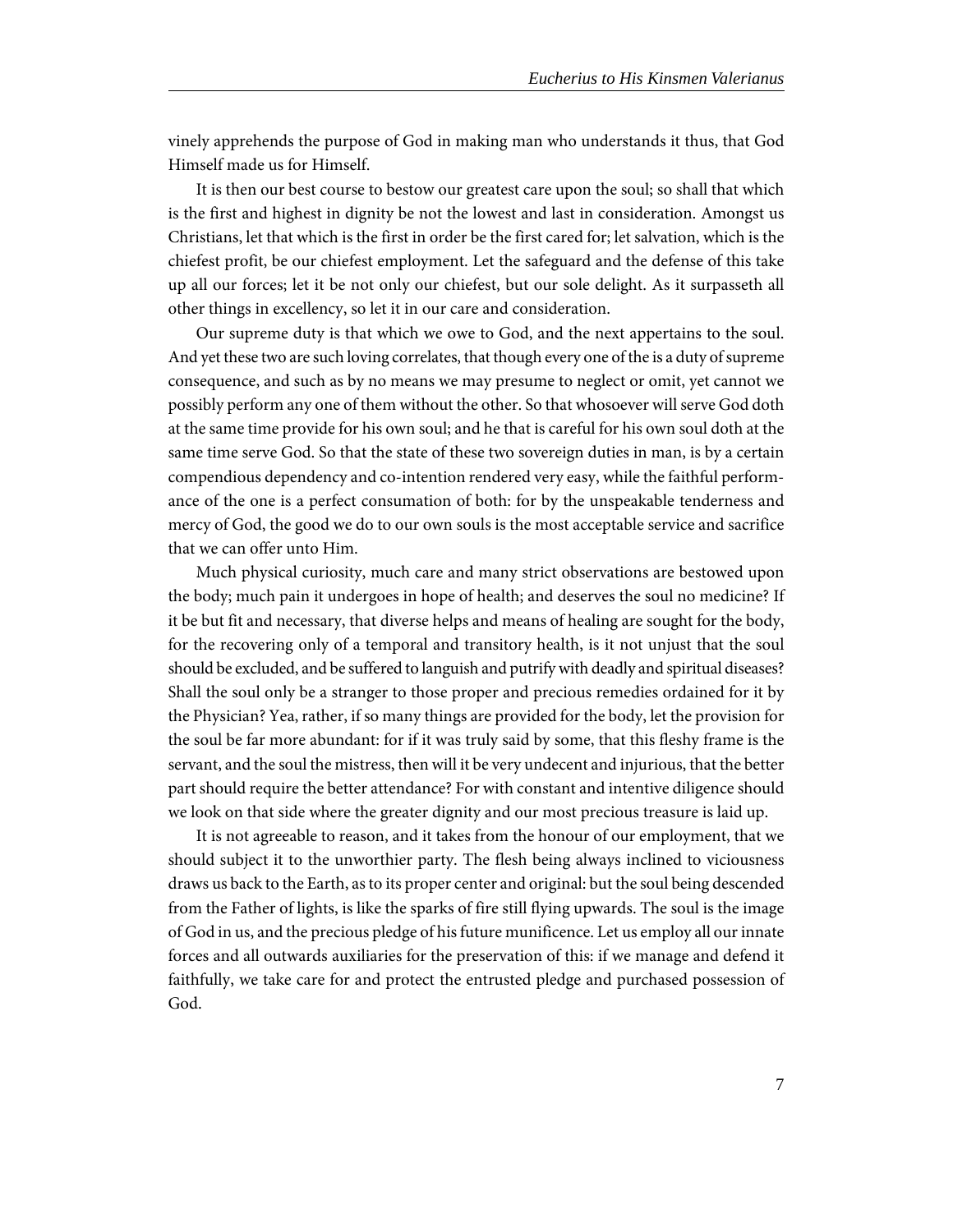What convenience can we have to build, unless we do first of all lay the foundation? But to him that designed a superstructure of true blessings, the fundamental must be salvation. And if he hath not laid that foundation, upon what can the consequences he hopes for be builded? How shall he be filled with the increase of those remunerations and afterblessings, that wants the first-fruits, and denies the rewarder? What portion can he have in joys of eternity that will be wanting to his own salvation? How can he live the life of the blessed, that will not rise from death? Or what will it benefit him to heap up temporal provision, and the materials of this world, when he hath stored up nothing for the comfort of his soul? Or as our Lord JESUS CHRIST hath said, "What is a man profited, if he gains the whole world, and lose his own soul?" [[Matthew 16:26](http://www.ccel.org/study/Bible:Matt.16.26)]

<span id="page-11-0"></span>There can therefore be no cause for sparing and laying up, where it is manifest that the soul is already lost; where salvation is forfeited, what gain or profit can he hope for? Or wherein shall the true treasure be laid up, or wherewith shall he receive it, when the soule's precious vessel, and the storehouse of eternal joys, is utterly ruined and broken? Let us therefore while we have time labour for true riches, and make earnest haste to that holy and heavenly commerce, which is worth our looking and longing after.

Eternal life may be obtained in a very few days: which days, though they should be blest with an inoffensive and untainted holiness of life, yet because they are but few are to be lightly esteem'd of: for nothing can be rich in value, which is but short in duration: nor can that procure any long or durable joys, whose time of existence or abode is narrow and transient. The short accomodations of this life have but short effects. It seems therefore but just unto me, that to the joys of this present life,  $-$  if it hath any  $-$  we should prefer the true and indubitable joys of that which is everlasting. For the felicity we enjoy here is at best but temporal, but the other is eternal; and the fruition of a transitory, uncertain happiness is but a frailty and accident; but the possession of inviolable and never ending joys is triumph and security.

It is clear then, that the eternal life is most blessed; for what other thing can be named, or thought upon, that is more happy than everlasting life? As for this present short life, it is so very short, that it is withal most miserable. It is pressed and assaulted on every side with surrounding, inevitable sorrows; it is distressed with many evil defects, and tossed to and fro with secret and penal accidents. For what is there in all the whole world that is so uncertain, so various, and so replenished with troubles, as the course of this life? which is full of labour, full of anguish, fraught with cares, and made ominous with dangers; which is distracted with violent and sudden mutations, made unpleasant with bodily distempers, afflicted with thoughtfulness, and lies naked to all the whirlwinds of time and chance? What benefit then, yea, what reason have you to turn aside and run away with  $[= from]$  eternal joys, that you may pursue and follow after temporal miseries!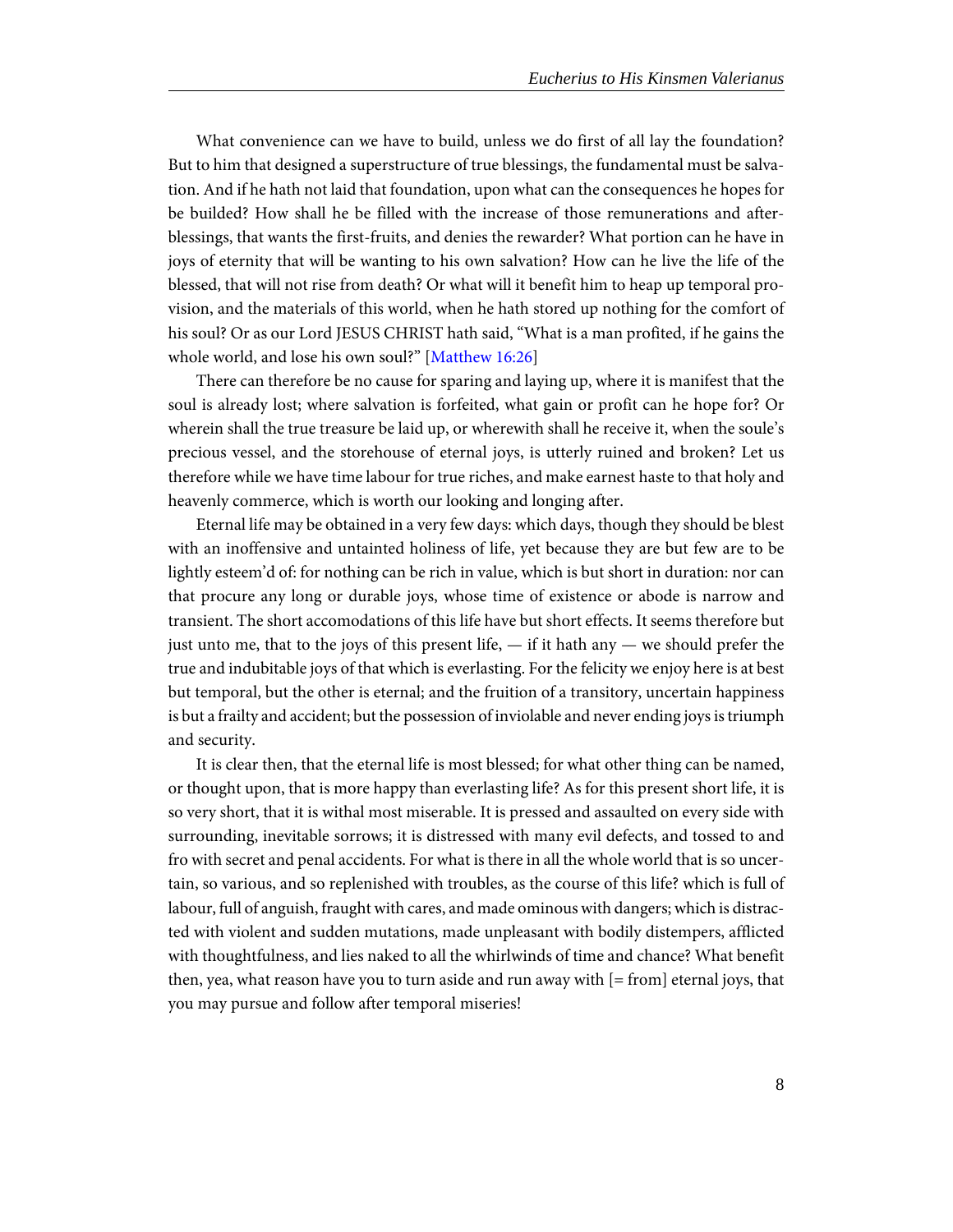Do not you see, my dear Valerian, how every one that is provident — even in this life — doth with plenty of all necessaries furnish that cottage or field, where he knows he shall reside? and where he abides but for a short time, his provision is accordingly; where he intends a longer stay, he provides likewise a greater supply? Unto us also who in this present world — being straightened on every side — have but a very short time, are eternal ages reserv'd in the world which is to come; if so be that we competently provide for an eternal state, and seek only what is sufficient for the present, not perversely bestowing the greatest care upon the shortest and smallest portion of time, and the smallest care on the time of greatest and endless extent.

And indeed I know not which should soonest or most effectually incite us to a pious care of life eternal, either the blessings which are promised us in that state of glory, or the miseries which we feel in this present life. Those from above most lovingly invite and call upon us; these below most rudely and importunately would expell hence. Seeing therefore that the continual evils of this life would bring us hence into a better, if we will not be induced by the good, let us then be compelled by the evil. Both the good and the bad agree to incite us to the best, and though at difference amongst themselves, yet both consent to make us happy. For while the one invites us, and the other compells us, both are solicitous for our good.

If some eminent and powerful prince, having adopted you for his son and co-partner, should forthwith send for you by his ambassador; you would — I believe — break through all difficulties, and the wearisome extent of sea and land, that you might appear before him, and have your adoption ratified. God Almighty, the Maker and the Lord of Heaven and Earth, and all that is in them, calls you to this adoption, and offers unto you (if you will receive it) that dear style "a son", by which He calls His Only Begotten, and your glorious Redeemer. And will you not be inflamed and ravished with His divine love? will you not make haste, and begin your journey towards Heaven, lest swift destruction come upon you, and the honours offered you be frustrated by a sad and sudden death?

And to obtain this adoption, you shall not need to pass through the unfrequented and dangerous solitudes of the Earth, or to commit your self to the wide and perillous sea: when you will, this adoption is within your reach, and lodgeth with you. And shall this blessing, because it is as easy in the getting as it is great in the consequence, find you therefore backward or unwilling to attain it? How hard a matter to the lukewarm and the dissembler will the making sure of this adoption prove? for as to the faithful and obedient it is most easy, so to the hypocrite and the rebellious, it is most difficult.

Certainly, it is the love of life that hath enslaved us so much to a delectation and dotage upon temporal things. Therefore do I now advise you, who are a lover of life, to love it more. It is the right way of persuading, when we do it for no other end but to obtain that from you, which of your own accord you desire to grant us. Now for this life which you love am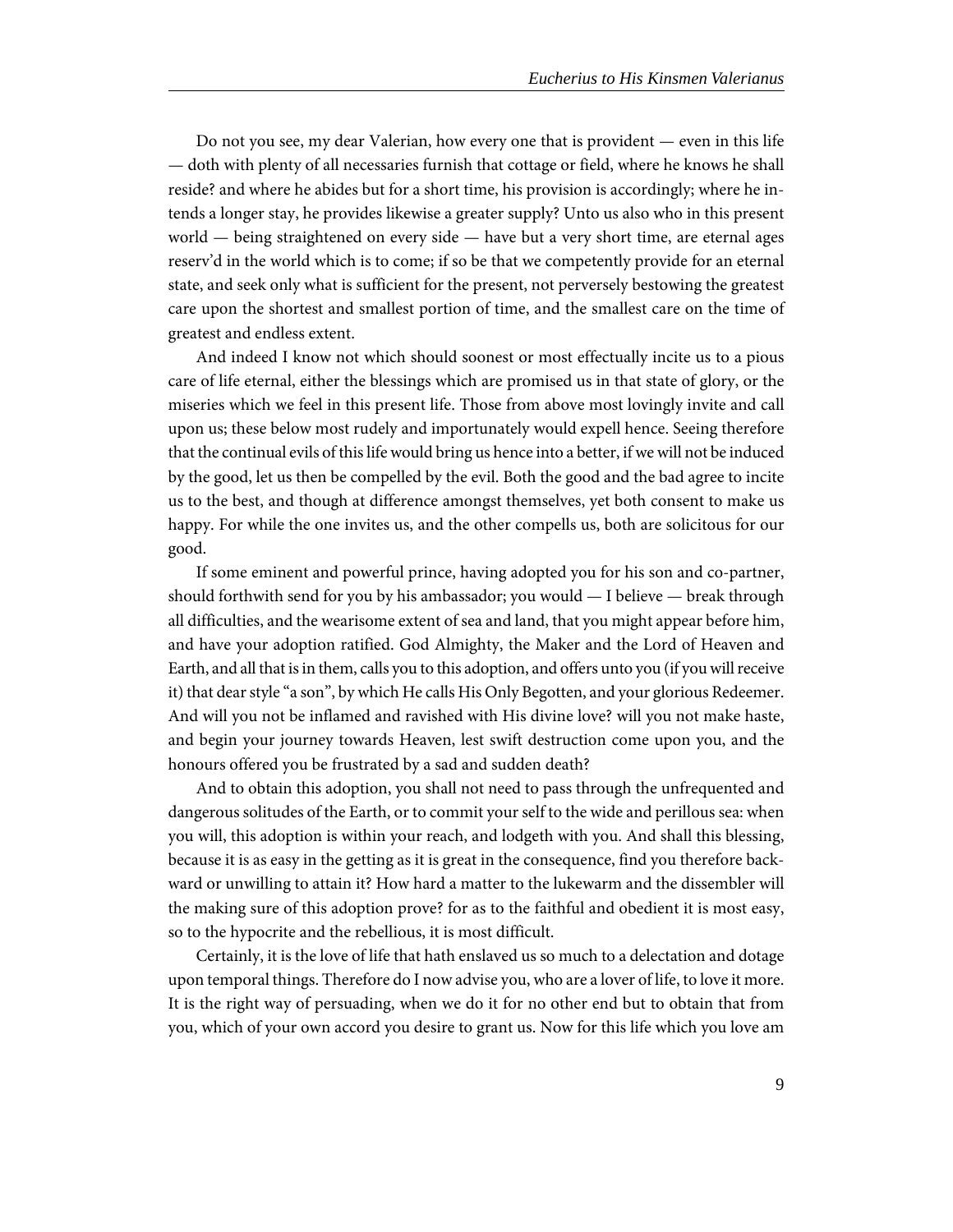I an ambassador: and intreat that this life which you love in its transient and momentary state, you would also love in the eternal. But how or in what manner you may be said to love this present life, unless you desire to have it made most excellent, perfect, and eternally permanent, I cannot see; for that which hath the power to please you when it is but short and uncertain, wil please you much more when it is made eternal and immutable: and that which you dearly love and value, though you have it but for a time, will be much more dear and precious to you, when you shall enjoy it without end. It is therefore but fit, that the temporal life should look still towards the eternal, that through the one, you may pass into the other. You must not rob your self of the benefits of the life to come, by a crooked and perverse use of the present. This life must not oppose itself to the damage and hurt of the future: for it were very absurd and unnatural, that the love of life should cause the destruction and then death of life.

Therefore whither you judge this temporal life worthy of your love, or your content; my present argument will be every way very reasonable.

[An excellent dilemma! -Vaughan, tr.]

For if you contemn it, your reason to do so is that you may obtain a better: and if you love it, you must so much the more love that life which is eternal.

But I rather desire, that you would esteem of it as you have found it; and judge it to be — as it is indeed — full of bitterness and trouble, a race of tedious and various vexations; and that you would utterly forsake and renounce both it, and its occupations. Cut off at last that wearisome and endless chain of secular employments, that one and the same slavery, though in several negotiations. Break in sunder those cords of vain cares, in whose successive knots you are always entangled, and bound up, and in every one of which your travail is renewed and begun again. Let this rope of sands, this coherency of vain causes, be taken away: in which — as long as men live — the tumult of affairs (being still lengthen'd by an intervening succession of fresh cares) is never ended, but runs on with a fretting and consuming solicitousness, which makes this present life, that is already of itself short and miserable enough, far more short and more miserable. Which also — according to the success or crossness of affairs — lets in divers times vain and sinful rejoicings, bitter sorrows, anxious wishes, and suspicious fears.

Let us last of all cast off all those things which make this life in respect of their employment but very short, but in respect of cares and sorrows very long. Let us reject and resolutely contemn this uncertain world, and the more uncertain manners of it, wherein the peasant as well as the prince is seldom safe, where things that lie low are trodden upon, and the high and lofty totter and decline. Choose for yourself what worldly estate you please: there is no rest either in the mean, or the mighty. Both conditions have their miseries, and their misfortunes. The private and obscure is subject to disdain, the public and splendid unto envy.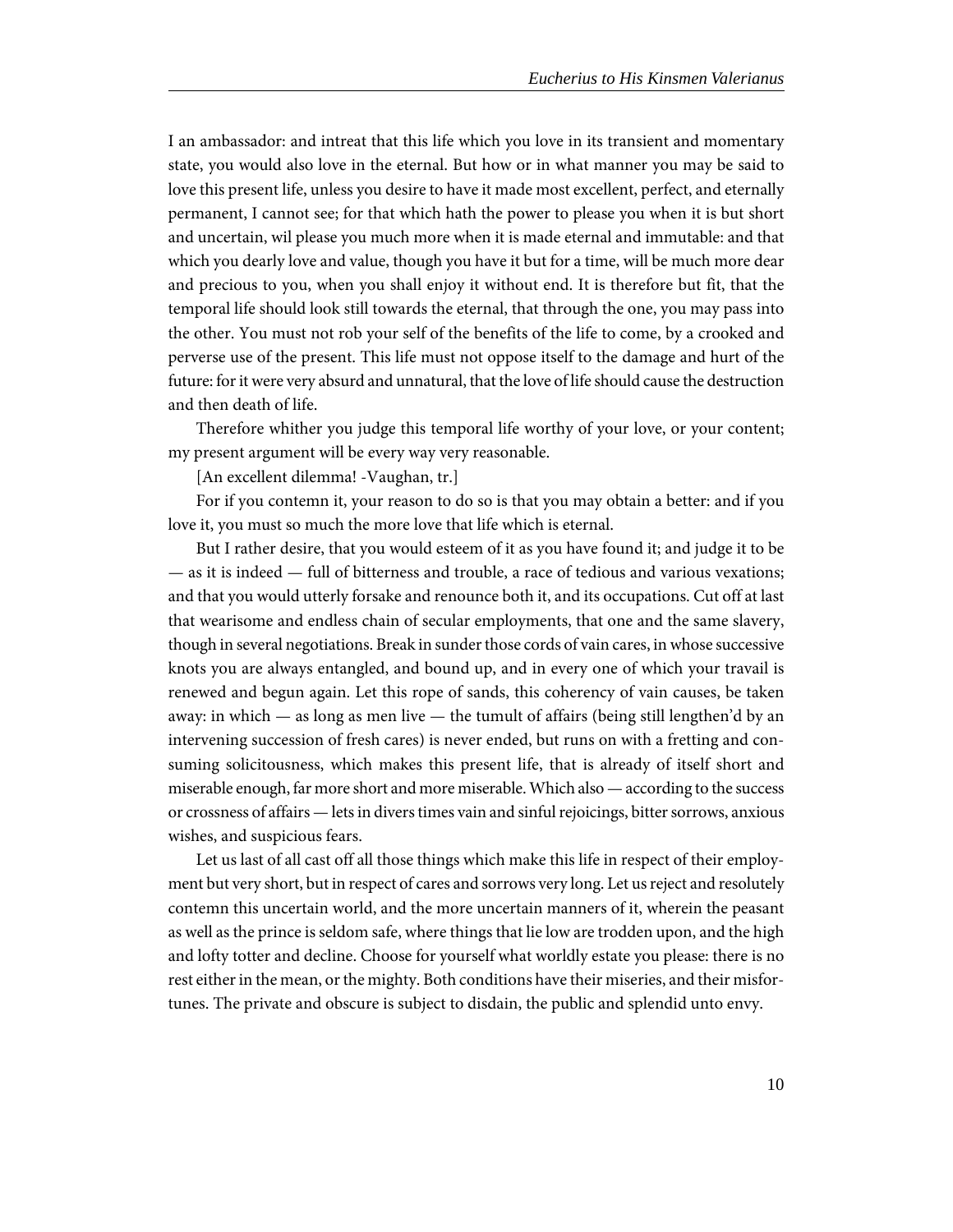Two prime things I suppose there are, which strongly enchain and keep men bound in secular negotiations; and having bewitch'd their understanding, retain them still in that dotage; the pleasure of riches and the dignity of honours. The former of which ought not to be called pleasure, but poverty; and the latter is not dignity, but vanity. These two — being join'd in one subtile league — set upon man, and with alternate, ensnaring knots disturb and entangle his goings. These — besides the vain desires which are peculiar to themselves — infuse into the mind of man other deadly and pestiferous lustings, which are their consequents; and with a certain pleasing enticement solicit and overcome the hearts of mankind.

As for riches — that I may speak first of them — what is there, I pray, or what can there be more pernicious? They are seldom gotten without injustice; by such an administrator are they gathered, and by such a steward they must be kept; for covetousness is the root of all evils. And there is indeed a very great familiarity betwixt these two, riches and vices [-divitiae et vitia-] in their names, as well as in their nature. And are they not also very frequently matter of disgrace, and an evil report? Upon which consideration it was said by one, that riches were tokens of injuries.

[— Every rich man is either a tyrant himself, or the son of a tyrant. -Henry Vaughan,  $tr. - 1$ 

In the possession of corrupt persons they publish to the world their bribery and unrighteousness, and elsewhere, they allure the eyes, and incite the spirits of seditious men to rebellion, and in the custody of such they bear witness of the sufferings, and the murther of innocent persons, and the plundering of their goods.

But grant that these disasters should not happen, can we have any certainty, whither these things that make themselves wings, will fly away after our decease? "He layeth up treasure" — saith the Psalmist — "and knoweth not for whom he gathers it."

But suppose that you should have an heir after your own heart, doth he not oftentimes destroy and scatter what the father hath gathered? doth not an ill-bred son, or our ill choice of a son-in-law, prove the frequent ruin of all our labours and substance in this life? What pleasure can there be in such riches, whose collection is sin and sorrow, and our transmission, or bequeathing of them, anxious and uncertain?

Whither then at last will this wild and devious affection of men carry them? You know how to love accidental and external goods, but cannot love your own self. That which you so much long for is abroad, and without you; you place your affection upon a foreigner, upon an enemy. Return, or retire rather into yourself, and be you dearer and nearer to your own heart then those things which you call yours. Certainly if some wise man, and skilful in the affairs of this world, should converse and come to be intimate with you, it would better please you, that he should affect your person, than affect your goods; and you would choose, that he should rather love you for your self, than for your riches; you would have him to be faithful unto man, not to his money. What you would have another to perform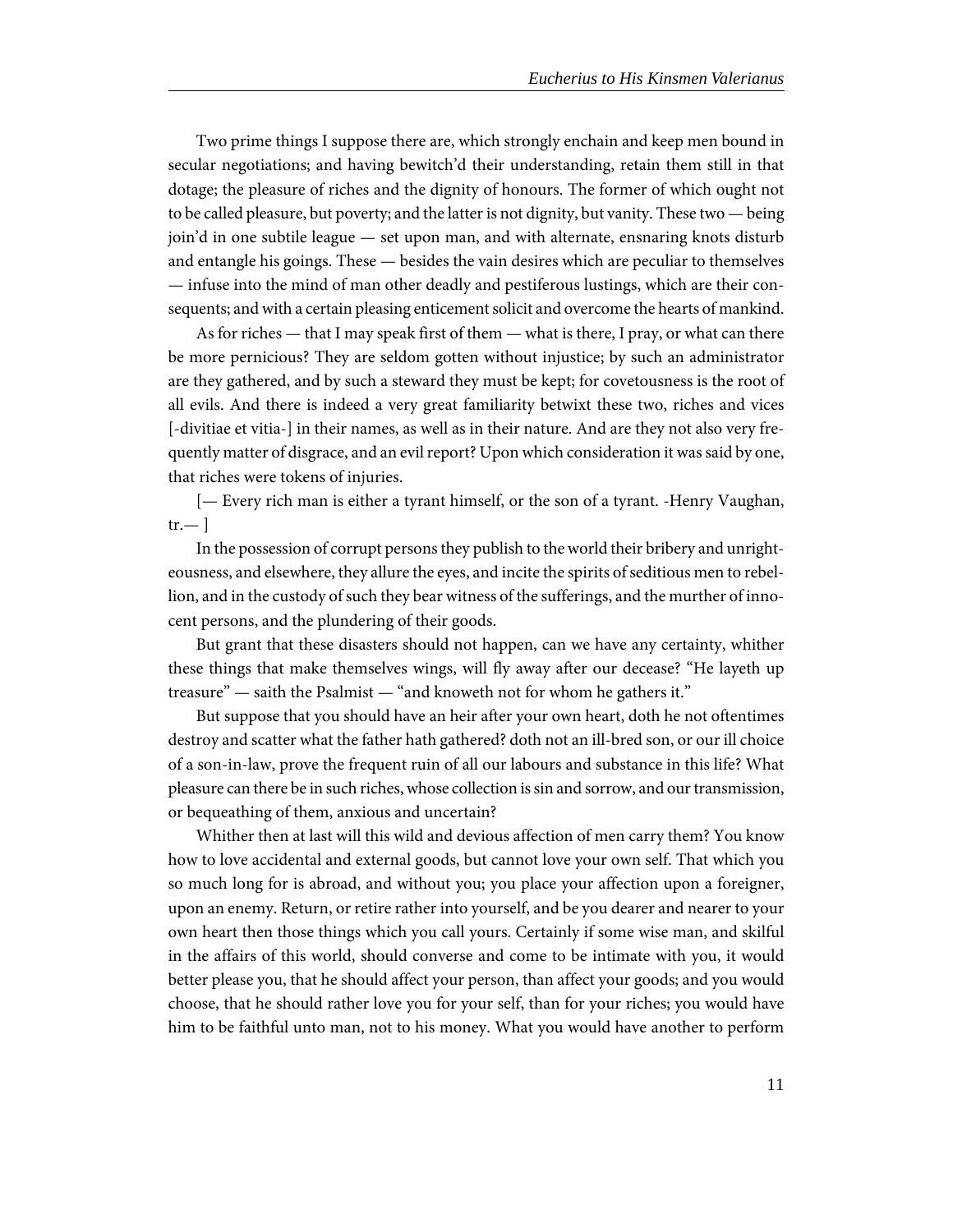towards you, that do for yourself, who ought to be the most faithful to your self. Our selves, our selves we should love, not those things which we phantastically call ours. And let this suffice to have been spoken against riches.

As for the honours of this world — to speak generally, and without exception, for I shall not descend to particulars — what dignity can you justly attribute to those things which the base man, and the bad, as well as the noble and good, promiscuously obtain, and all of them by corruption and ambition? The same honour is not conferred upon men of the same merits, and dignity makes not a difference betwixt the worthy and the unworthy, but confounds them. So that which should be a character of deserts, by advancing the good above the bad, doth unjustly make them equal; and after a most strange manner there is in no state of life less difference made betwixt the worst men and the best, than in that state which you term honourable. Is it not then a greater honour to be without that honour, and to be esteemed of according to our genuine worth, and sincere carriage, than according to the false gloss of promiscuous, deceiving honours?

And these very things — - how big soever they look - — what fleeting and frail appearances are they? We have seen of late men eminently honourable, seated upon the very spires and top of dignity, whose incredible treasures purchased them a great part of the world; their success exceeded their own desires, and their prodigious fortunes amazed their very wishes: but these I speak of were private prosperities. Kings themselves with all their height and imperiousnesse, with all their triumphs and glory, shined but for a time. Their clothings were of wrought gold, their diadems sparkled with the various flames and differing relucencies of precious stones; their palaces were thronged with princely attendants, their roofs adorned with gilded beams, their will was a law, and their words were the rules and coercive bounds of mankind. But who is he, that by a temporal felicity can lift his head above the stage of human chances? Behold now, how the vast sway and circumference of these mighty is no where to be found! Their riches and precious things too are all gone, and [so too] they themselves: the possessors and masters of these royal treasures! Most late [i.e. recent] and most famous kingdoms — even amongst us — are now become a certain fable. All those things which sometimes were reputed here to be very great are now become none at all.

Nothing I think, nay I am sure, of all these riches, honours, powers went along with them from hence: all they took with them was the precious substance of their faith and piety. These only — when they were deprived of all other attendants — waited on them, and like faithful, inseperable companions, travelled with them out of this world. With this provision are they now fed; with these riches, and with these honours are they adorned. In these they rest, and this goodness is now their greatness.

Wherefore, if we be taken at all with honours and riches, let us be taken with true and durable ones. Every good man exchangeth these earthly dignities for those which are celestial, and earthen treasures for the heavenly. He lays up treasure there, where a most exact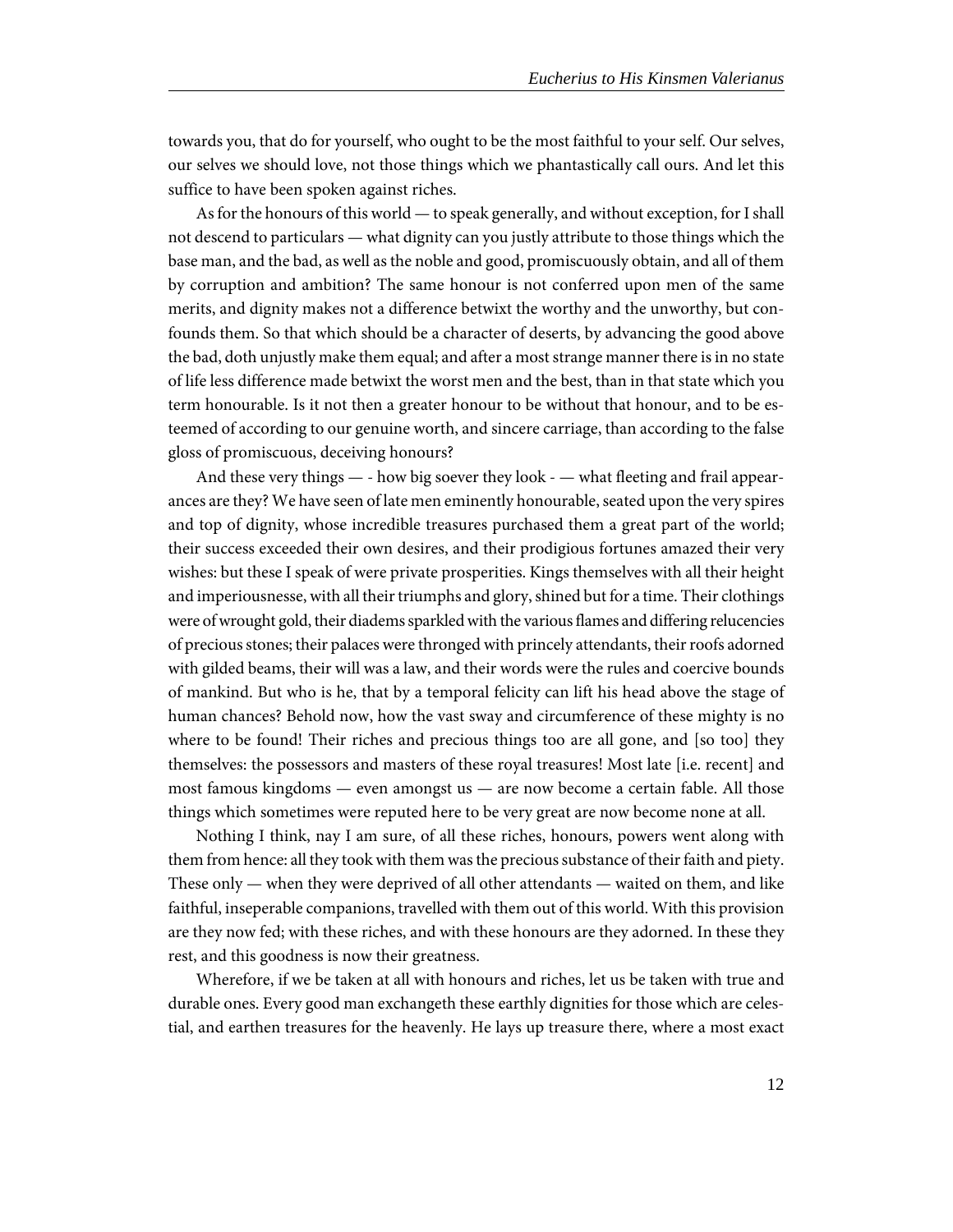and unconfused difference is made betwixt the good and the bad; where that which is once gotten shall be for ever enjoyed; where all things may be obtained, and where nothing can be lost.

But seeing we are fallen into a discourse of the frailty of temporal things, let us not forget the frail condition of this short life. What is it, I beseech you, what is it? Men see nothing more frequently then death, and mind nothing more seldom. Mankind is by a swift mortality quickly driven into the West, or setting point of life, and all posterity by the unalterable law of succeeding ages and generations follow after. Our fathers went hence before us; we shall go next, and our children must after. As streams of water falling from on high, the one still following the other, do in successive circles break and terminate at the banks; so the appointed times and successions of men are cut off at the boundary of death. This consideration should take up our thoughts both night and day; this memorial of our frail condition should keep us still awake. Let us always think the time of our departure to be at hand; for the day of death, the further we put it off, comes the faster, and is by so much the nearer to us. Let us suspect it to be near, because we know not how far! Let us, as the Scripture saith, "Make plain our ways before us". [\[Isaiah 28:25\]](http://www.ccel.org/study/Bible:Isa.28.25)

<span id="page-16-0"></span>If we make this the business of our thoughts, and meditate still upon it, we shall not be frighted with the fear of death. Blessed and happy are all you who have already reconciled yourselves unto Christ! No great fear of death can disturb them, who desire to be dissolved that they may be with Christ; who in the silence of their own bosoms, quietly, and long since prepared for it, expect the last day of their pilgrimage here. They care not much how soon they end this temporal life, that pass from it into life eternal.

Let not the populacy and throng of loose livers or hypocritical time-pleasers persuade us to a neglect of life, neither be you induced by the errors of the many to cast away your particular salvation. What will the multitude in that day of God's judgement avail us, when every private person shall be sentenced, where the examinations of works, and every man's particular actions, not the example of the common people, shall absolve him? Stop your ears, and shut your eyes against such damnable precedents that invite you destruction. It is better to sow in tears, and to plant eternal life with the few, then to lose it with the multitude. Let not therefore the number of sinful men weaken your diligence of not sinning; for the madness of those that sin against their own souls can be no authority unto us. I beseech you look always upon the vices of others as their shame, not your example.

If it be your pleasure to look for examples, seek them rather from that party, which though the least, yet if considered as it is a distinct body, is numerous enough. Seek them — I say — from that party, wherein you shall find those ranged, who wisely understood wherefore they were born, and accordingly, while they lived, did the business of life; who eminent for good works, and excelling in virtue, pruned and dressed the present life, and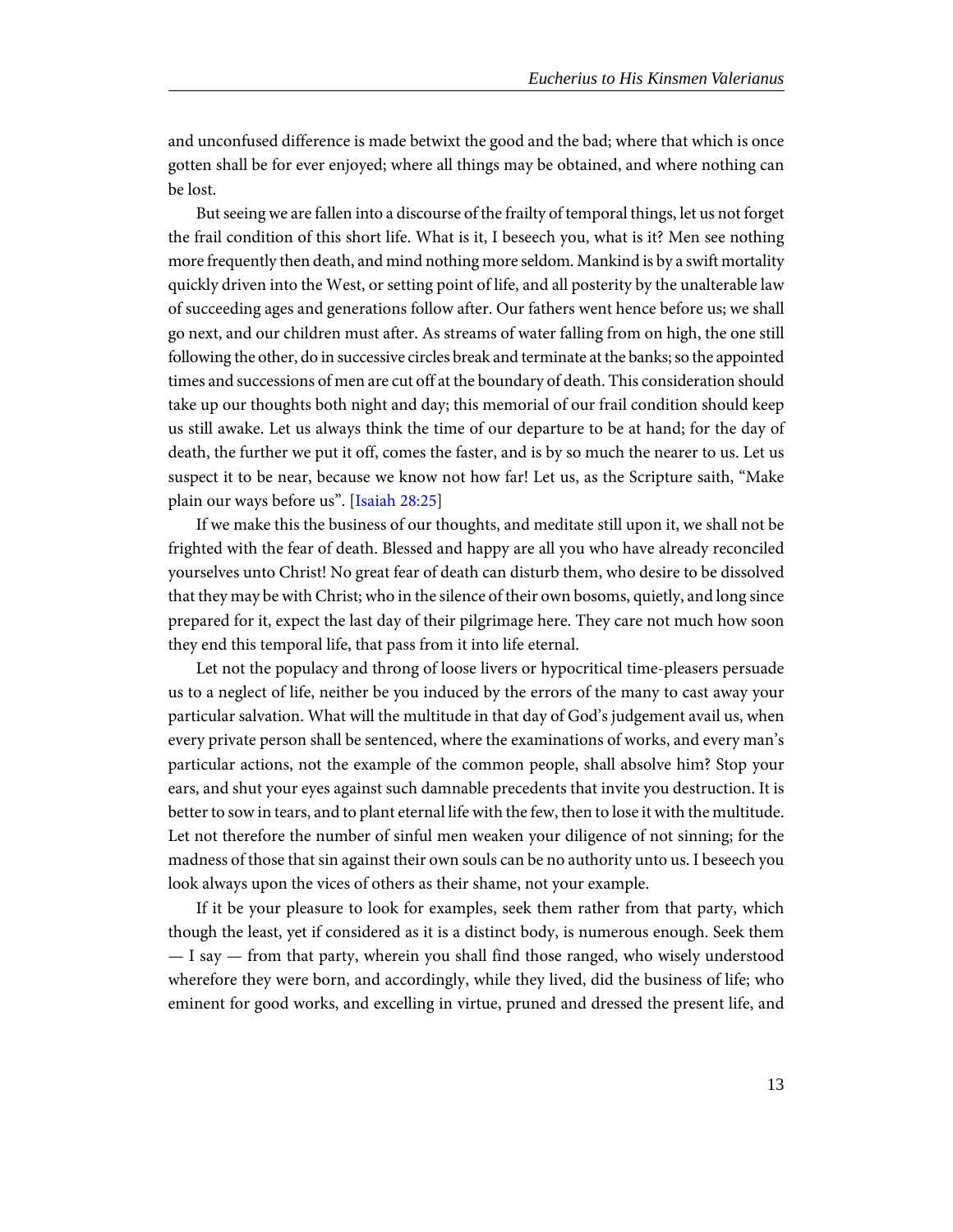planted the future. Nor are our examples — though of this rare kind — only copious, but great withal, and most illustrious.

For what worldly nobility, what honours, what dignity, what wisdom, what eloquence, or learning have not betaken themselves to this heavenly warfare? What sovereignty now hath not with all humility submitted to this easy yoke of Christ? And certainly it is a madness beyond error and ignorance for any to dissemble in the cause of their salvation. I could but that I will not be tedious to you — out of an innumerable company produce many by name, and shew you what eminent and famous men in their times have forsaken this world, and embraced the most strict rule of Christian religion. And some of these — because I may not omit all, — I shall cursorily introduce.

Clement the Roman, of the stock of the Caesars, and the ancient lineage of the senators; a person fraught with science, and most skilful in the liberal arts, betook himself to this path of the just; and so uprightly did he walk therein, that he was elected to the episcopal dignity of Rome.

Gregory of Pontus, a minister of holy things, famous at first for his humane learning and eloquence, became afterwards most eminent by those divine graces conferr'd upon him. For — as the faith of ecclesiastical History testifies, — amongst other miraculous signs of his effectual devotion, he removed a mountain by prayer, and dried up a deep lake.

Gregory Nazianzen, another holy father, given also at first to philosophy and humane literature, declined at last those worldly rudiments, and embraced the true and heavenly philosophy: to whose industry also we owe no meaner a person than Basil the Great; for being his intimate acquaintance and fellow-student in secular sciences, he entered one day into his auditory, where Basilius was then a reader of rhetorick, and leading him by the hand out of the School, dissuaded him from that employment with this gentle reproof: "Leave this vanity, and study thy salvation." And shortly after both of them came to be faithful stewards in the house of God, and have left us in the Church most useful and pregnant monuments of their Christian learning.

Paulinus Bishop of Nola, the great ornament and light of France, a person of princely revenues, powerful eloquence, and most accomplished learning, so highly approved of this our profession that choosing for himself "the better part", he divided all his princely inheritance amongst the poor, and afterward filled most part of the world with his elegant and pious writings.

Hilarius of late, and Petronius now in Italy, both of them out of the fulness of honours and power, betook themselves to this course; the one entring into the religion, the other into the priesthood.

[Hilarius about this time — which was 435 years after Christ — did lead a monastical life; but upon the death of Honoratius, he was elected his successor in the Bishoprick of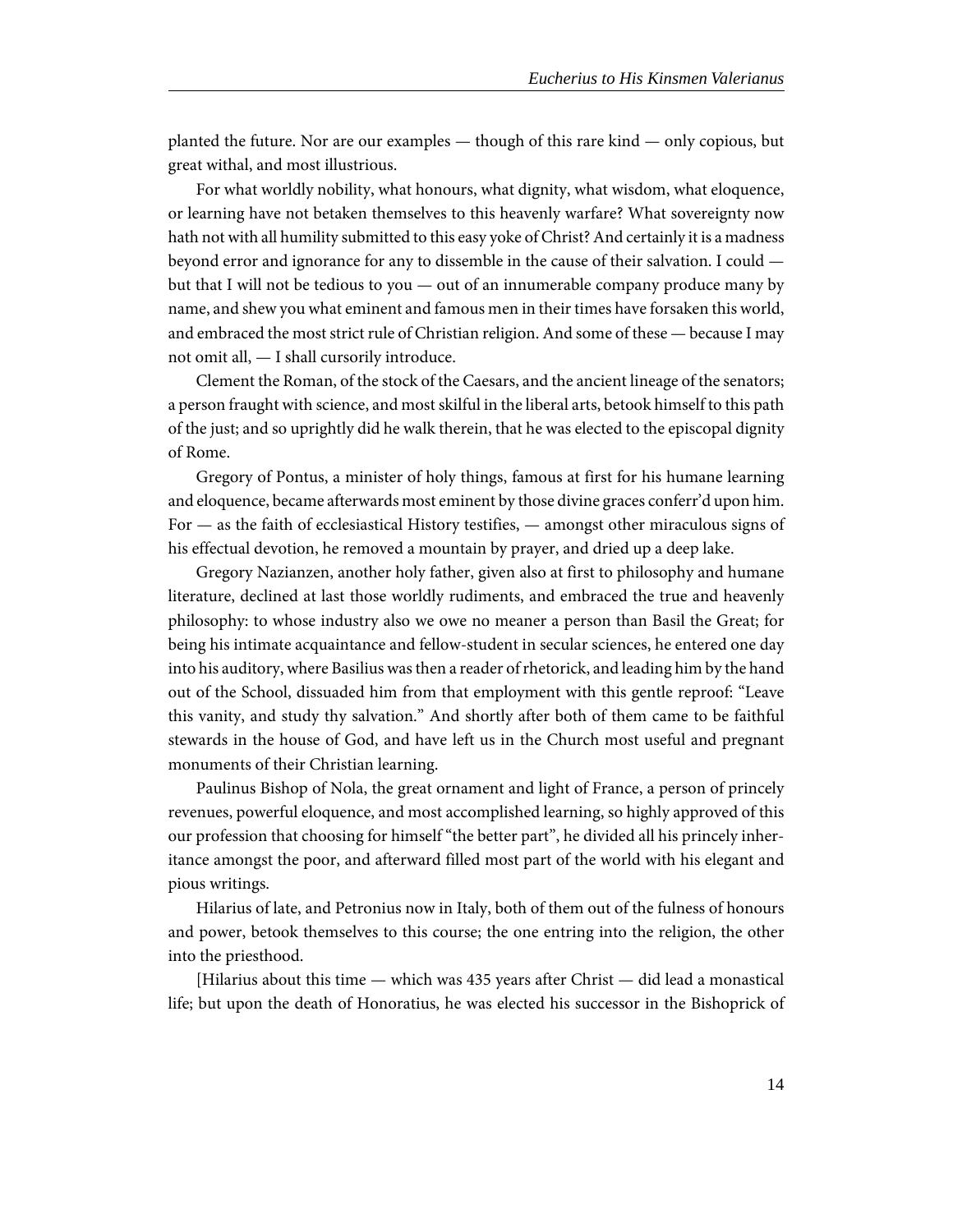Orleans, in which dignity he continued not long, for being addicted to solitariness, he resigned it, and returned into the wildernesse. — Vaughan, tr.]

And when shall I have done with this great "cloud of witnesses", if I should bring into the field all those eloquent contenders for the faith, Firmianus, Minutius, Cyprian, Hilary, Chrysostom and Ambrose? These I believe spoke to themselves in the same words which another of our profession — St. Augustine — used as a spur to drive himself out of the secular life to this blessed and heavenly vocation. They said, I believe, "What is this? The unlearned get up, and lay hold upon the kingdom of heaven, and we with our learning, behold where we wallow in flesh and blood." This surely they said, and upon this consideration they also rose up, and tooke the kingdom of Heaven by force.

Having now in part produced these reverend witnesses, whose zeal for the Christian faith hath exceeded most of their successors, though they also were bred up in secular rudiments, persuasive eloquence, and the pomp and fulnesses of honours, I shall descend unto kings themselves, and to that head of the world, the Roman Empire. And here I think it not necessary that those royal religious ancients of the old world should be mentioned at all. Some of their posterity, and the most renowned in our sacred Chronicles I shall make use of; as David for piety, Josiah for faith, and Ezechias for humility. The later times also have been fruitfull in this kind, nor is this our age altogether barren of pious princes, who draw near to the knowledge of the only true and immortal King, and with most contrite and submissive hearts acknowledge and adore the Lord of Lords. The Court, as well as the cloister, hath yielded saints, of both sexes. And these in my opinion are more worthy your imitation than the mad and giddy commonality; for the examples of these, carry with them in the world to come salvation, and in the present world, authority.

You see also how the days and the years, and all the bright ornaments and luminaries of Heaven, do with an unwearied duty execute the commands and decrees of their Creatour; and in a constant, irremissive tenor continue obedient to his ordinances. And shall we for whose use these lights were created, and set in the firmament,— seeing we know our Master's will, and are not ignorant of His commandments, stop our ears against them? And to these vast members of the universe it was but once told what they should observe unto the end of the world; but unto us line upon line, precept upon precept, and whole volumes of God's commandments are every day repeated. Add to this, that man — for this also is in his power — should learn to submit himself to the will of his Creator, and to be obedient to His ordinances; for by paying his whole duty unto God, he gives withal a good example unto men.

But if there be any that will not return unto their Maker and be healed, can they therefore escape the arm of their Lord, in whose hand are the spirits of all flesh? Whither will they fly, that would avoid the presence of God? What covert can hide them from that eye which is everywhere, and sees all things? Let them hear thee, holy David, let them hear thee: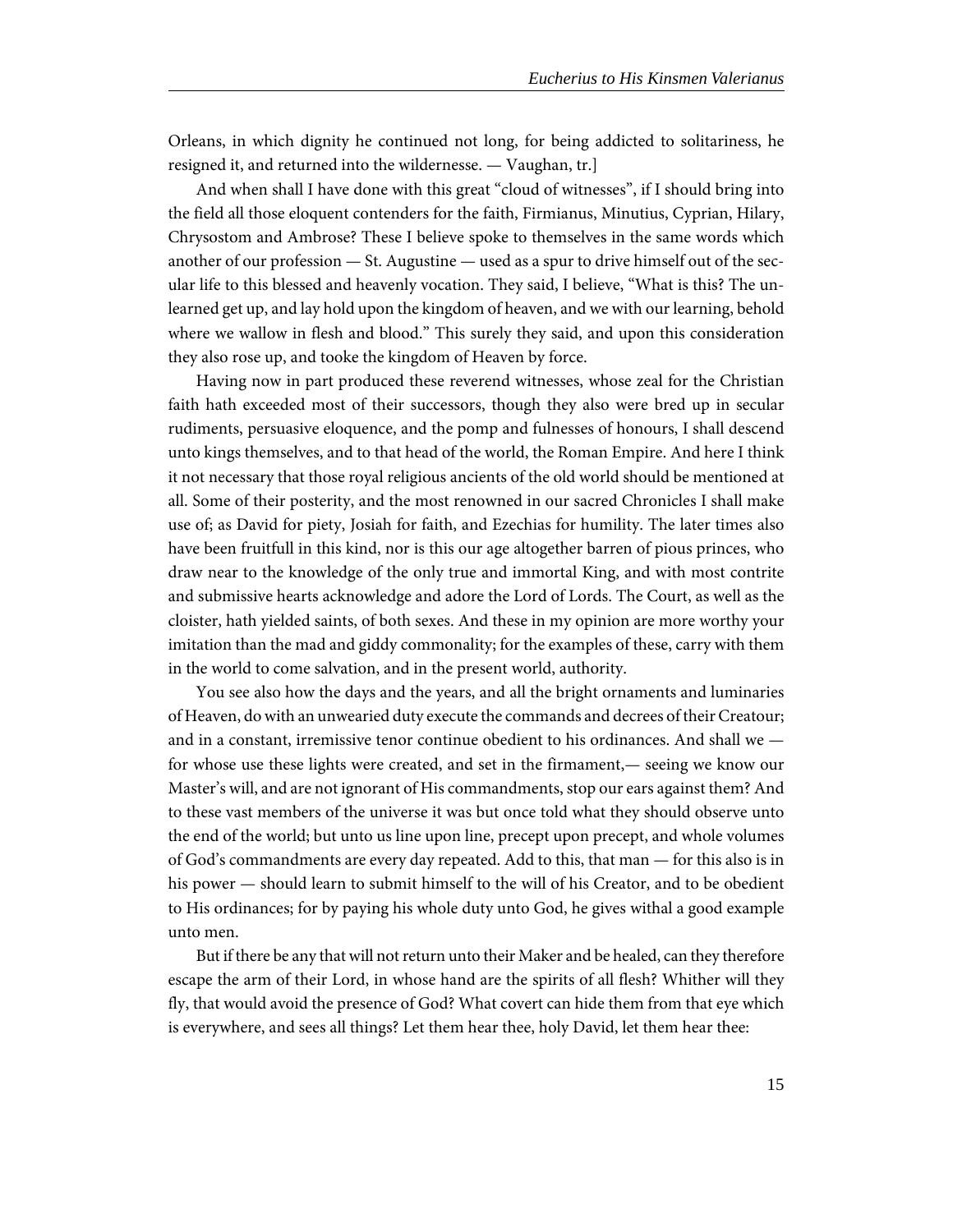#### [PSALM 139](http://www.ccel.org/study/Bible:Ps.139)

<span id="page-19-0"></span>Whither shall I go from Thy presence, Or whither shall I flee from Thy Spirit? If I ascend into Heaven, Thou art there: If I make my bed in Hell, behold Thou art there. If I take the wings of the morning, And dwell in the uttermost parts of the Sea; Even there shall Thy hand lead me, And Thy right hand shall hold me. If I say, "Surely the darkness shall cover me," Even the night shall be light about Thee. Yea the darkness hideth not from Thee, But the night shineth as the day: The darkness and the light are both alike to Thee.

Therefore — willing or unwilling — though they should absent themselves from the Lord of all the world by their wills, yet shall they never be able to get their persons out of His jurisdiction and supreme right. They are absent from Him indeed in their love and affections: but He is present with them in His prerogative and anger. So then being runagates they are shut up, and — which is a most impious madness — they live without any consideration or regard of God, but within His power. And if these being earthly masters, when their servants run away from them, with a furious and hasty search pursue after them; or if they renounce their service, prosecute them for it, and become the asserters of their own right over them; why will they not themselves render unto their Master which is in Heaven His most just right? Why will they not stay in his Family, and freely offer themselves unto His service, and be as impartial judges in the cause of God as in their own?

Why with so much dotage do we fix our eyes upon the deceitful looks of temporal things? Why do we rest ourselves upon those thorns only which we see beneath us? Is it the eye alone that we live by? Is there nothing useful about us but that wanderer? We live also by the ear, and at that inlet wee receive the glad tidings of salvation, which fills us with earnest groans for our glorious liberty and the consummation of the promises. Whatsoever is promised, whatsoever is preached unto us, let us wait for it with intentive wishes and most eager desires. That faithful one, the blessed Author of those promises, assures us frequently of his fidelity and performance; let us covet earnestly his best promises.

But notwithstanding this which hath been spoken, if a sober and virtuous use were made of the eye, we might by that very faculty be drawn to a certain sacred longing after immortality, and the powers of the world to come, if that admiration which by contemplating the rare frame of the world we are usually filled with were returned upon the glorious Creator of it, by our praises and benediction of Him. Or if we would meditate what a copious active and boundless light shall fill our eyes in the state of immortality, seeing so fair a luminary is allowed us in the state of corruption: or what transcendant beauty shall be given to all things in that eternal world, seeing this transitory one is so full of majesty and freshness. There can be no excuse for us, if we solicit the faculties of these members to abuse and per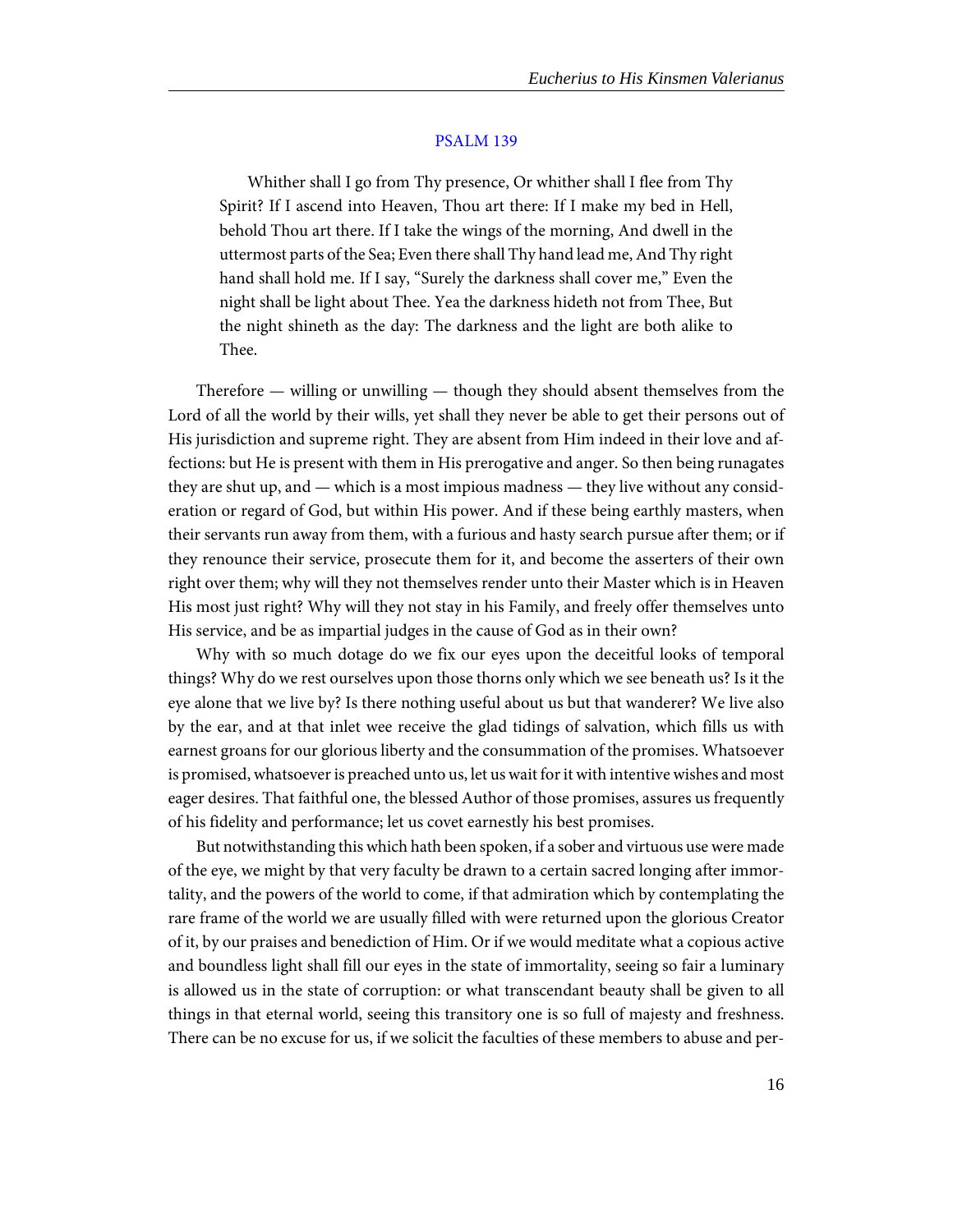verseness. Let them rather be commodiously applied to both lifes, and so minister to the use of the temporal as not to cast off their duty to the eternal.

But if pleasure and love delight us, and provoke our senses, there is in Christian religion, a love of infinite comfort, and such delights as are not nauseous and offensive after fruition. There is in it, that which not only admits of a most vehement and overflowing love, but ought also to be so beloved; namely, God, blessed for evermore, the only beautiful, delightful, immortal and supreme good, Whom you may boldly and intimately love as well as piously; if in the room of your former earthly affections you entertain heavenly and holy desires. If you were ever taken with the magnificence and dignity of another person, there is nothing more magnificent than God. If with anything that might conduce to your honour and glory, there is nothing more glorious then Him. If with the splendour and excellency of pompous shows, there is nothing more bright, nothing more excellent. If with fairness and pleasing objects, there is nothing more beautiful. If with verity and righteousness, there is nothing more just, nothing more true. If with liberality, there is nothing more bountiful. If with incorruption and simplicity, there is nothing more sincere, nothing more pure than that supreme goodness.

Are you troubled that your treasure and store is not proportionable to your mind? The Earth and the fulness thereof are under His lock. Do you love anything that is trusty and firm? There is nothing more friendly, nothing more faithful than Him. Do you love any thing that is beneficial? There is no greater benefactor. Are you delighted with the gravity or gentleness of any object? There is nothing more terrible than his Almightiness, nothing more mild then His goodness. Do you love refreshments in a low estate, and a merry heart in a plentiful? Joy in prosperity and comforts in adversity are both the dispensations of His hand. Wherefore it stands with all reason, that you should love the giver more than His gifts, and Him from whom you have all these things, more than the things themselves. Riches, honours, and all things else, whose present lustre attracts and possesseth your heart, are not only with Him, but are now also had from Him.

Recollect your dispersed and hitherto ill-placed affections, employ them wholly in the divine service. Let this dissolute love and compliance with worldly desires become chaste piety, and wait upon sacred affairs. Call home your tedious and runagate thoughts, which opinion and custom have sadly distracted; and having suppressed old errors, direct your love to his proper object, bestow it wholly upon your Maker. For all that you can love now is His, His alone, and none else. For of such infiniteness is He, that those who do not love Him deal most injuriously: because they cannot love anything, but what is His.

But I would have an impartial judgement to consider, whether it be just for him to love the work, and hate the workman; and having cast by, and deserted the Creator of all things, to run and seize upon His creatures every where, and without any difference, according to his perverse and insatiable lust. Whereas it behooved him rather to invite God to be gratious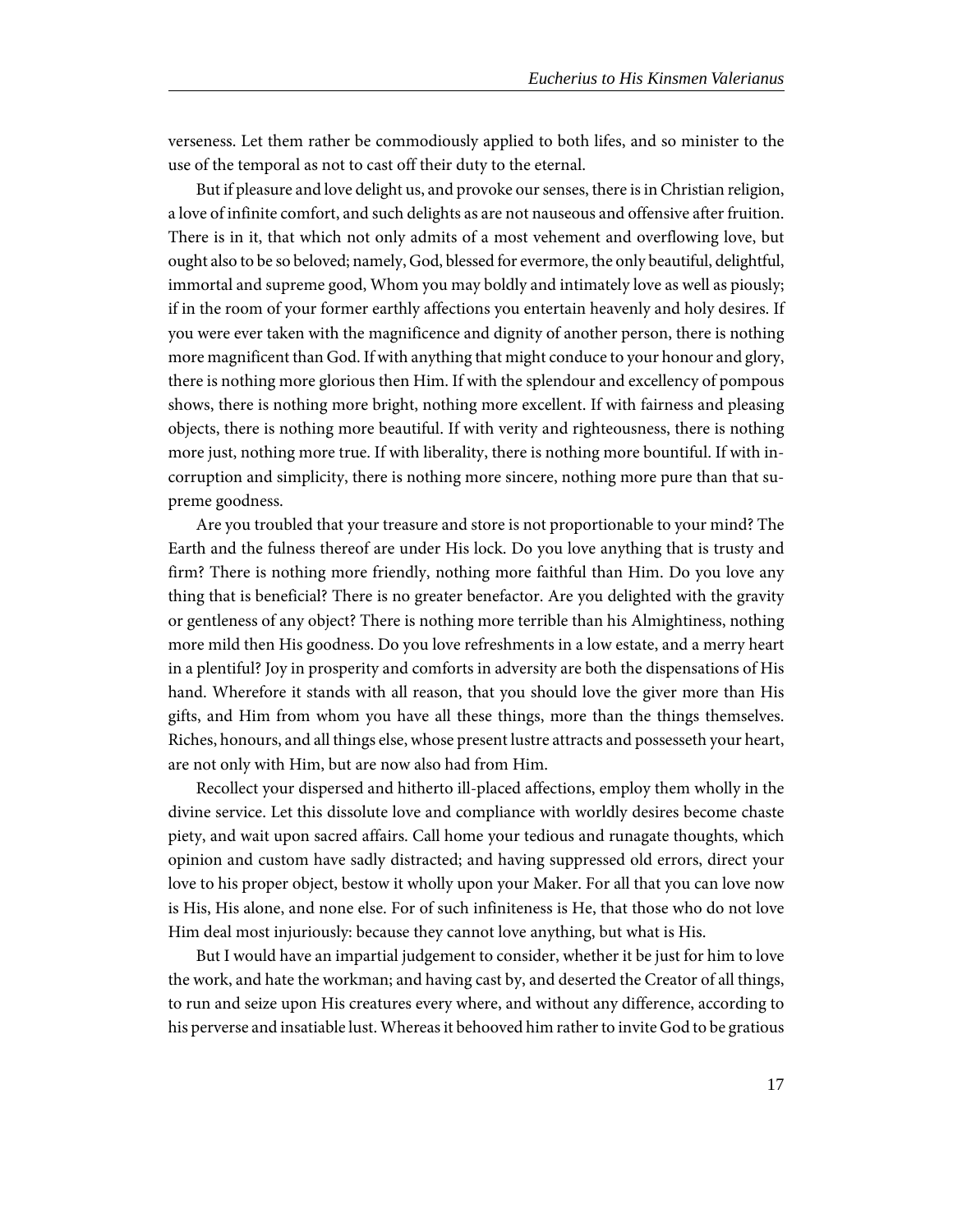and loving to him, by his very affections to His works, if piously laid out. And now man gives himself over to the lusts and service of his own detestable figments, and most unnaturally becomes a lover of the art, and neglects the artificer, adores the creature, and despiseth the Creator.

And what have we spoken all this while of those innumerable delights which are with Him? or of the infinite and ravishing sweetness of His ineffable goodness? the sacred and inexhaustible treasure of His love? or when will it be that they shall be able to express or conceive the dignity and fullness of any one attribute that is in Him? To love Him then is not only delightful, but needful: for not to love Him, Whom even then when we love, we cannot possibly requite, is impious; and not to return Him such acknowledgements as we are able, Whom if we would, we can never recompence, is most unjust: "for what shall we render unto the Lord for all His benefits towards us?" What shall we render unto Him for this one benefit, that He hath given salvation to man by faith, and ordained that to be most easy in the fact, by which He restored hope to the subjected world, and eternal life unto lost man?

And that I may now descend unto those things which were sometimes out of His covenant, I mean the nations and kingdoms of the Gentiles, do you think that these were made subject to the Roman power, and that the dispersed multitude of mankind were incorporated  $-$  as it were  $-$  into one body under one head, for any other end, but that  $-$  as medicines taken in at the mouth are diffused into all parts of the body — so the faith by this means might with more ease be planted and penetrated into the most remote parts of the world. Otherwise by reason of different powers, customs, and languages, it had met with fresh and numerous oppositions, and the passage of the Gospel had been much more difficult. Blessed Paul himself describing his course in planting the faith amongst this very people, writes in his Epistle to the Romans, "That from Hierusalem and round about to Illyricum he had fully preached the Gospel of Christ". And how long — without this preparation for the fulness of time — might this have been in doing, amongst nations either innumerable for multitude, or barbarous for immanity [inhumanity]?

Hence it is that the whole earth now from the rising of the sun unto the going down thereof, from the farthest North, and the frozen sea, breaks forth into singing, and rings with the glorious name of Jesus Christ. Hence it is, that all parts of the world flock and run together to the Word of Life. The Thracian is for the faith, the African for the faith; the Syrian for the faith, and the Spaniard hath received the faith. A great argument of the divine clemency may be gathered out of this, that under Augustus Caesar, when the Roman power was in the height and acme, then the almighty God came down upon the earth and assumed flesh. Therefore that I may now make use of those things, which you are also versed in, it may be clearly proved — if any skilled in your Histories would assert the truth — that from the first foundation of the Roman Empire — which is now one thousand one hundred and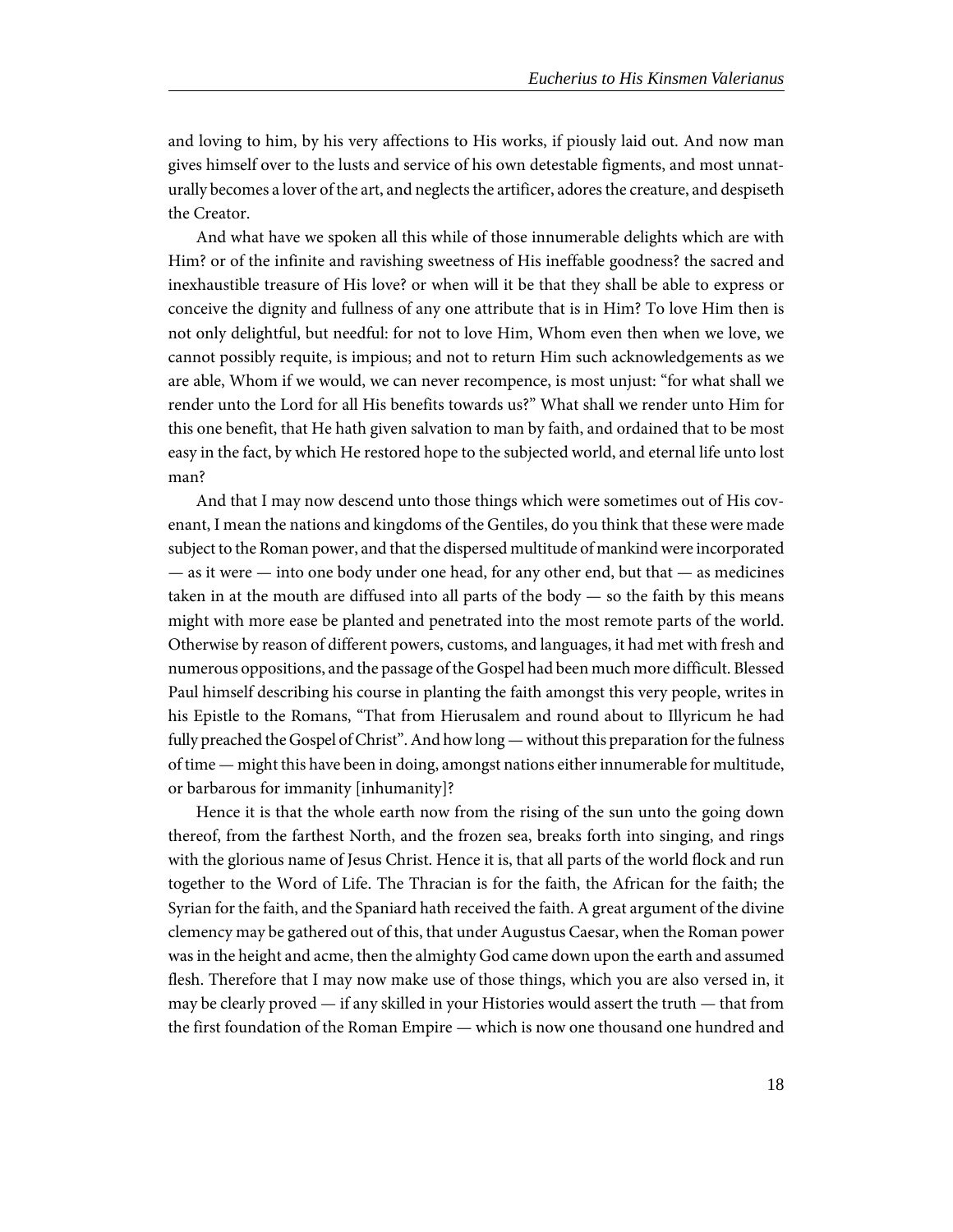eighty five years ago [This letter was written in the year of our Lord 435. — Vaughan, tr.] — whatever additions and growth it gathered either in the reign of their first kings, or afterwards under the administrations of consuls, all was permitted by the only wise, and almighty God, to prepare the world against the coming of Christ, and to make way for the propagation of the faith.

But I return thither, from whence I have digressed. "Love not the world" — saith St. John — "neither the things that are in the world"; for all those things with delusive and ensnaring shews captivate our sight, and will not suffer us to look upwards. Let not that faculty of the eye which was ordained for light be applied to darkness; being created for the use of life, let it not admit the causes of death. "Fleshly lusts" — as it is divinely spoken by the Apostle — "war against the soul," and all their accoutrements are for the ruin and destruction of it. A vigilant guard do they keep, when they are once permitted to make head[way], and after the manner of foreign and expert enemies, with those forces they take from us, they politckly strengthen and increase their own.

Thus hitherto have I discoursed of those splendid allurements, which are the chiefest and most taking baits of this subtile world, I mean riches and honours. And with such earnestness have I argued against them, as if those blandishments had still some force. But what beauty soever they had, when cast over heretofore with some pleasing adumbrations, it is now quite worn away, and all that paint and cousenage [fraud] is fallen off. The world hath now scarce the art to deceive. Those powerful and bewitching looks of things, beautiful sometimes even to deception, are now withered and almost loathsome. In former times it laboured to seduce us with its most solid and magnificent glories, and it could not. Now it turns cheat, and would entice us with toys, and slight wares, but it cannot. Real riches it never had, and now it is so poor that it wants counterfeits. It neither hath delectable things for the present, nor durable for the future; unless wee agree to deceive ourselves the world in a manner cannot deceive us.

But why delay I my stronger arguments? I affirm then that the forces of this world are dispersed and overthrown, seeing the world itself is now drawing towards its dissolution, and pants with its last gasps, and dying inhalations. How much more grievous and bitter will you think this assertion, that for certain it cannot last very long? What should I trouble my self to tell you that all the utensils and moveables of it are decayed and wasted? And no marvel that it is driven into these defects, and a consumption of its ancient strength, when now grown old and weary it stoops with weakness, and is ready to fall under the burthen of so many ages.

These latter years and decrepitness of Time are fraught with evils and calamities, as old age is with diseases. Our forefathers saw, and we still see in these last days the plagues of famine, pestilence, war, destruction, and terrors. All these are so many acute fits and convulsions of the dying world. Hence it is that such frequent signs are seen in the firmament, ex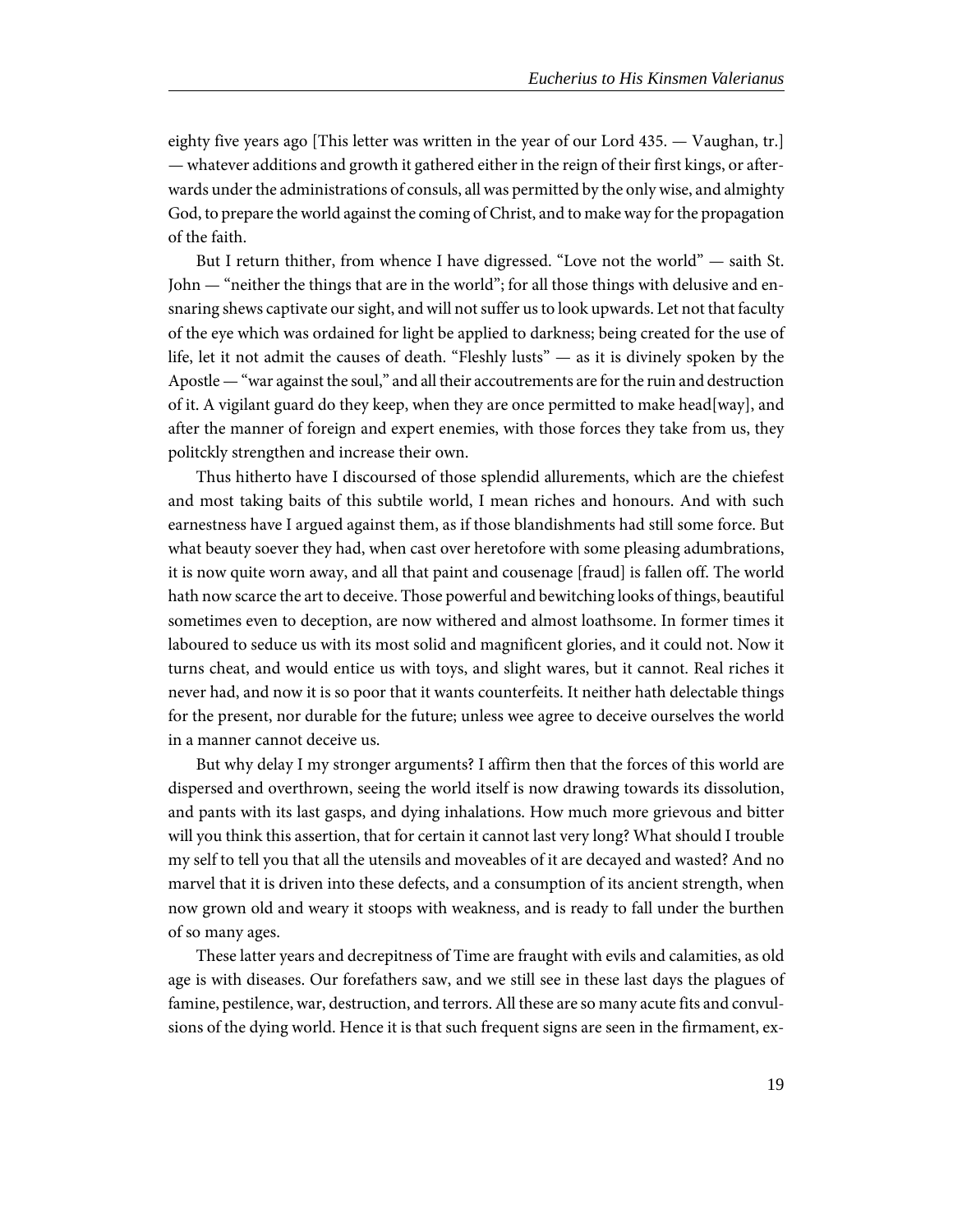<span id="page-23-0"></span>cessive eclipses, and faintings of the brightest luminaries, which is a shaking of the powers of heaven: sudden and astonishing earthquakes under our feet, alterations of times and governments, with the monstrous fruitfulness of living creatures; all which are the prodigies, or fatal symptoms of time going indeed still on, but fainting, and ready to expire. Nor is this confirmed by weak assertions only, but by sacred authority and the apostolical oracles: for there it is written, that "upon us the ends of the world are come" [[1 Cor. 10:11\]](http://www.ccel.org/study/Bible:1Cor.10.11), which divine truth, seeing it hath been spoken so long ago, what is it that we linger for, or what can we expect?

That day, not only ours, but the last that the present world shall ever see, calls earnestly for our preparation. Every hour tells us of the coming on of that inevitable hour of our death, seeing a double danger of two final dissolutions threatens every one in particular and all the world in general. Wretched man that I am! the mortality of this whole frame lies heavily upon my thoughts, as if my own were not burdensome enough. Wherefore is it that we flatter ourselves against these sure fears? There is no place left for deviation. A most certain decree is past against us: on the one side is written every man's private dissolution, and on the other the public and universal.

How much more miserable then is the condition of those men  $-1$  will not say, in these outgoings, or last walks of time, but in these decays of the world's goodly things — who neither can enjoy ought that is pleasant at the present, nor lay up for themselves any hope of true joys hereafter. They miss the fruition of this short life, and can have no hope of the everlasting: they abuse these temporal blessings, and shall never be admitted to use the eternal. Their substance here is very little, but their hope there is none at all. A most wretched and deplorable condition! unless they make a virtue of this desperate necessity, and hold on the only sovereign remedy of bettering their estate, by submitting in time to the wholesome rules of heavenly and saving reason. Especially because the goodliest things of this present time are such rags and fragments, that he that loseth the whole fraught [freight], and true treasure of that one precious life which is to come, may be justly said to lose both.

It remains then, that we direct and fix all the powers of our minds upon the hope of the life to come. Which hope  $-$  that you may more fully and clearly apprehend it  $-$  I shall manifest unto you, under a type or example taken from temporal things. If so man should offer unto another five pieces of silver this day, but promise him five hundred pieces of gold if he would stay till the next morning, and put him to his choice, whether he would have the silver at present, or the gold upon the day following, is there any doubt to be made, but he would choose the greater sum, though with a little delay? Go you and do the like: compare the crumbs and perishing pittance in this short life with the glorious and enduring rewards of the eternal: and when you have done, choose not the least and the worst, when you may have the greatest and the best.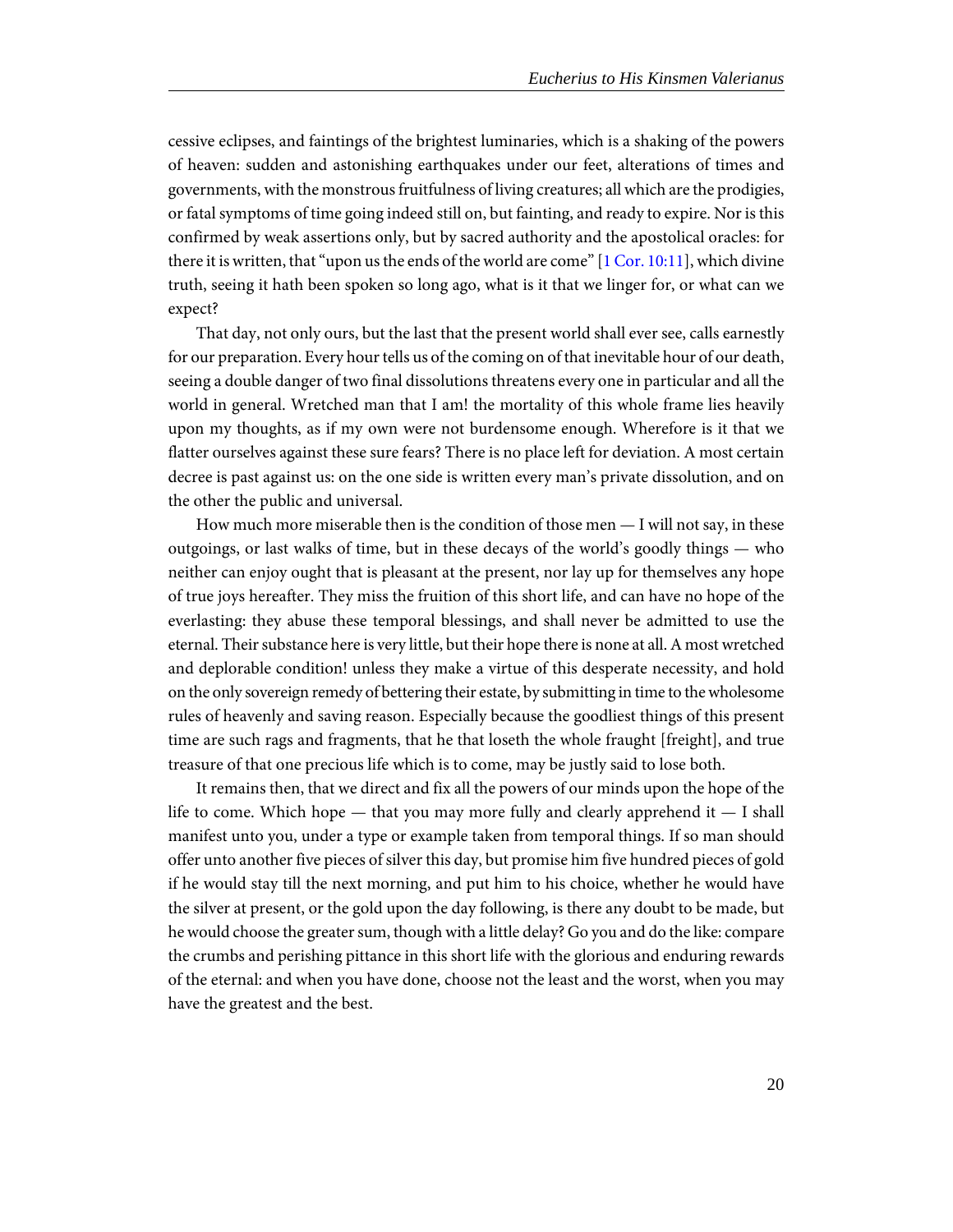<span id="page-24-0"></span>The short fruition of a little is not so beneficial, as the expectation of plenty. But seeing that all the frail goods of this world are not onely seen of us, but also possessed by us, it is most manifest that hope cannot belong unto this world, in which we both see and enjoy those things we delight in: for hope that is seen is not hope; for what a man seeth, why doth he yet hope for [it]? [\[Rom 8:24](http://www.ccel.org/study/Bible:Rom.8.24)] Therefore, however hope may be abased, and misapplied to temporal things, it is most certain that it was given to man and ordained for things that are eternal; otherwise it cannot be called hope, unless something be hoped for, which as yet— or for the present life — is not had. Therefore the substance of our hope in the world to come is more evident and manifest, then our hope of substance in the present.

Consider those objects which are the clearest and most visible; when we would best discern them, we put them not into our eyes, because they are better seen and judged of at a distance. It is just so in the case of present things and the future: for the present — as if put into our eyes — are not rightly and undeceivably seen of us; but the future, because conveniently distant, are most clearly discerned.

Nor is this trust and confidence wee have of our future happinesse built upon weak or uncertain authors, but upon our Lord and Master Jesus Christ, that almighty and faithful witness, Who hath promised unto the just, a kingdom without end, and the ample rewards of a blessed eternity; Who also by the ineffable sacrament of His humanity, being both God and Man, reconciled Man unto God, and by the mighty and hiden mystery of His passion, absolved the world from sin. For which cause He was manifested in the flesh, justified in the Spirit, seen of angels, preached unto the Gentiles, believed upon in the world, and received into glory. Wherefore God also hath highly exalted Him, and given Him a name which is above every name: that at the name of JESUS every knee should bow, of things in Heaven, and things in Earth, and things under the Earth. And that every tongue should confess that the Lord JESUS is in glory, both God and King before all ages. [\[Phil. 2:9-10\]](http://www.ccel.org/study/Bible:Phil.2.9-Phil.2.10)

<span id="page-24-1"></span>Casting off then the vain and absurd precepts of philosophy, wherein you busy yourself to no purpose, embrace at last the true and saving knowledge of Christ. You shall find even in that employment enough for your eloquence and wit, and will quickly discern how far these precepts of piety and truth surpass the conceits and delirations of philosophers. For in those rules which they give, what is there but adulerate virtue and false wisdom? and what in ours but perfect righteousness and sincere truth? Whereupon I shall justly conclude, that they indeed usurp the name of philosophy, but the substance and life of it is with us.

For what manner of rules to live by could they give, who were ignorant of the first cause, and the fountain of life? For not knowing God, and deviating in their first principles from the author and the wellspring of justice, they necessarily erred in the rest. Hence it happened, that the end of all their studies was vanity and dissension. And if any amongst them chanced to hit some more honest tenets, these presently ministered matter of pride and superstitiousness, so that their very virtue was not free from vice. It is evident then that these are they,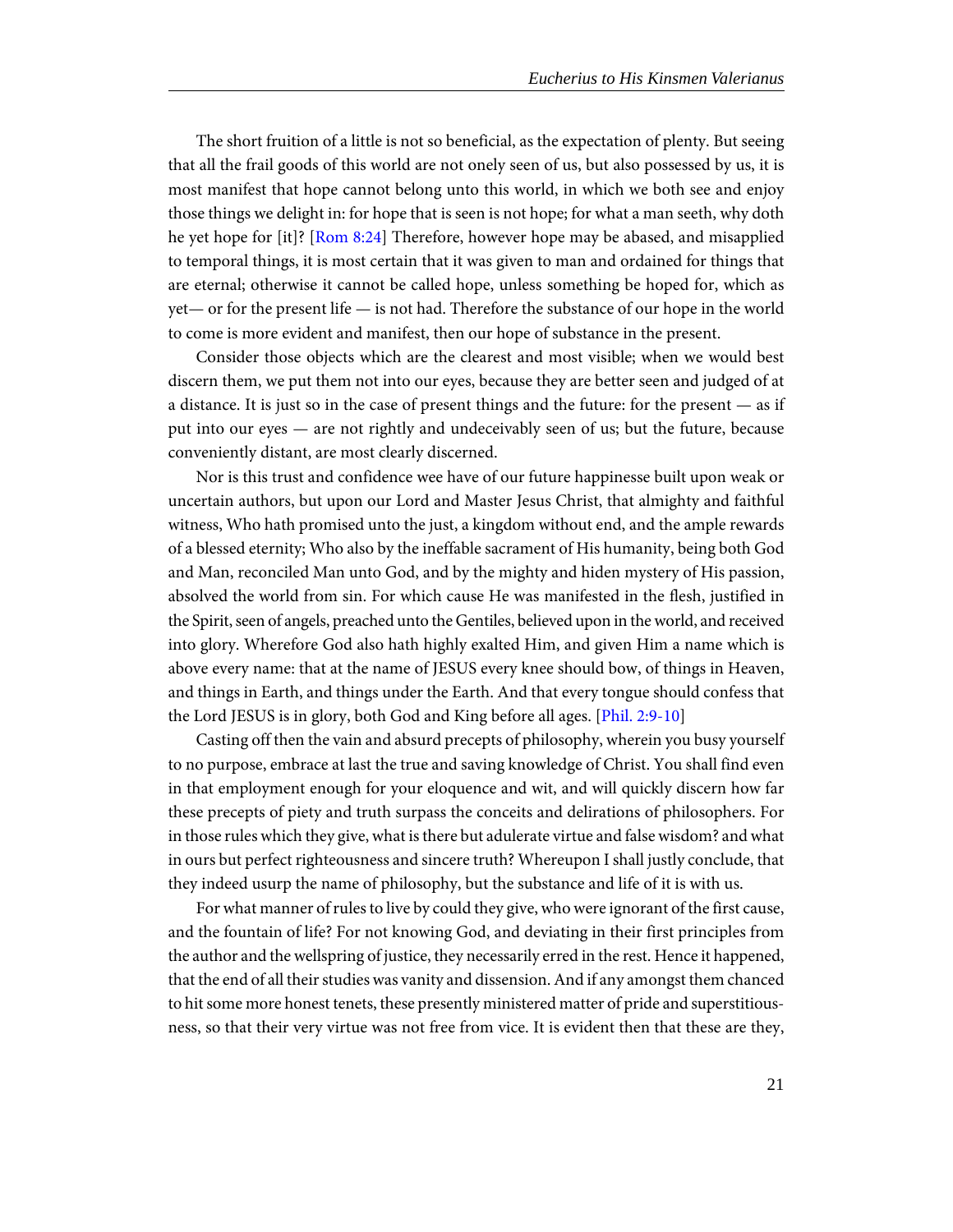whose knowledge is earthy, "the disputers of this world", "the blind guides," who never saw true justice, nor true wisedom. Can any one of that School of Aristippus be a teacher of the truth, who in their doctrine and conversation differ not from swine and unclean beasts, seeing they place true happiness in fleshly lusts? "whose God is their belly, and whose glory is in their shame." Can he be a master of sobriety and virtue, in whose School the riotous, the obscene, and the adulterer are philosophers? But leaving these blind leaders, I shall come again to speak of those things which were the first motives of my writing to you.

I advise you then, and I beseech you, to cast off all their axioms or general maxims collected out of their wild and irregular disputations, wherein I have known you much delighted; and to employ those excellent abilities bestowed upon you, in the study of Holy Scripture, and the wholesome instructions of Christian philosophers. There shall you be fed with infallible wisdom. There  $-$  to incite you to the faith  $-$  you shall hear the church speaking to you, though not in these very words, yet to this purpose: "He that believes not the word of God, understands it not." There you shall hear this frequent admonition: "Fear God, because He is your Master, honour Him because He is your Father."

There it shall be told you, that the most acceptable sacrifice to God are justice and mercy. There you shall be taught that, if you love your neighbor as yourself, you must necessarily love your neighbor; for you can never do yourself a greater courtesy, than by doing good to another. There you shall be taught that there can be no worldly cause so great, as to make the death of a man legal or needful. There you shall hear this precept against unlawfull desires: "Resist lust as a most bitter enemy, that useth to glory in the disgrace of those bodies he overcommeth." There it will be told you of covetousness that "it is better not to wish for things you want, than to have all that you wish." There you shall hear that he that is angry when he is provoked is never -not- angry but when -not- provoked. There it will be told you of your enemies, "Love them that hate you, for all men love those that love them." There you shall hear, that he lays up his treasure safeliest who gives it to the poor, for that cannot be lost who gives it to the poor, for that cannot be lost which is lent to the Lord.

There it will be told you, that the fruit of holy marriage is chastity. There you shall hear, that the troubles of this world happen as well to the just as the unjust. There it will be told you that it is a more dangerous sicknesse to have the mind infected with the vices then the body with diseases. There to shew you the way of peace and gentleness you shall hear that amongst impatient men, their likeness of manners is the cause of their discord. There to keep you from following the bad example of others, it will be told you that "the wise man gains by the fool, as well as by the prudent; the one shewes him what to imitate, the other what to eschew."

There also you shall hear all these following precepts: That the ignorance of many things is better than their knowledge, and that therefore the goodness or mercy of God is as great in His hidden will, as in His revealed. That you should God thanks as well for adversity as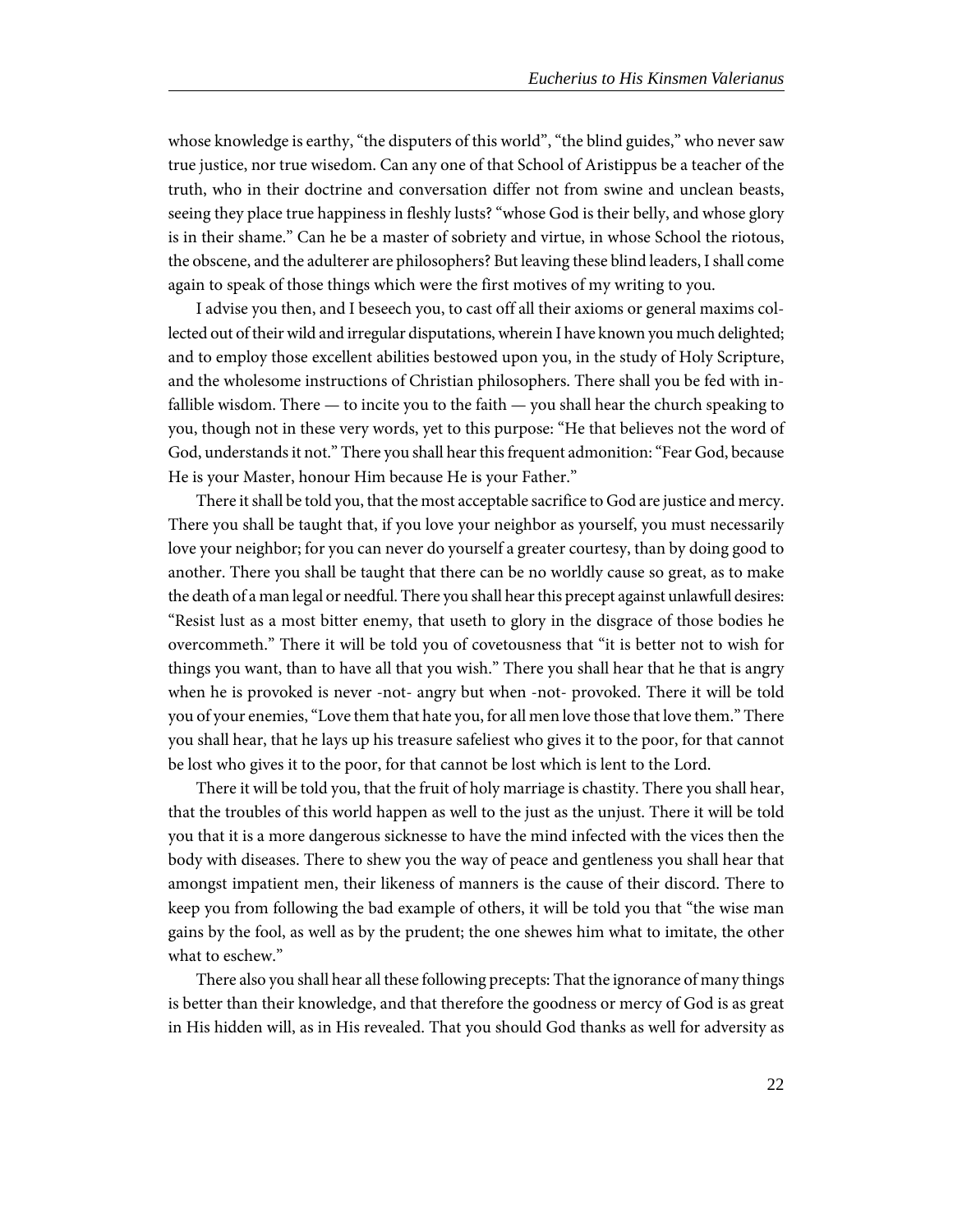for prosperity; and confess in prosperity that you have not deserved it. That there is no such thing as Fate, and for this let the heathens examine their own laws, which punish none but willfull and premeditating offenders.

There to keep you stable in faith it will be told you that "he that will be faithful, must not be suspicious; for we never suspect, but what wee slowly believe." There also you shall hear that Christians when they give any attention to the noise and enticements of their passions fall headlong from Heaven unto Earth. It will be also told you there that seeing the wicked do sometimes receive good things in this world, and the just are afflicted by the unrighteous, those that believe not the final judgement of God after this life, do — as far as it lies in them — make God unjust, and far be this from your thoughts. There it will be told you about your private affairs, that what you would have hidden from men, you should never do, what from God, ye should never think. There you shall hear this rebuke of deceivers: "It is lesser damage to be deceived, than to deceive." Lastly you should hear this reproof of self-conceit, or a fond opinion of our own worth: "Fly vanity, and so much the more viciousness, but vanity is oftentimes a bubble that swims up the face of Virtue." These few rules, as a tast and invitation, I have — out of many more — inserted here for your own use.

But if you will turn you eyes towards the sacred Oracles, and come yourself to be a searcher of those heavenly treasures, I know not that which will most ravish you, the casket, or the jewel, the language or the matter. For the Book of God, while it shines and glitters with glorious irradiations within, doth after the manner of most precious gems, drive the beholder's eyes into a strong and restless admiration of its most rich and inscrutable brightness. But let not the weaknesse of your eyes make you shun this divine light, but warm your soul at the beams of it, and learn to feed your inward man with this mystical and healthful food.

I doubt not but — by the powerful working of our merciful God upon your heart — I shall shortly find you an unfeigned lover of this true philosophy, and a resolute opposer of the false; renouncing also all worldly oblectations [delights], and earnestly coveting the true and eternal. For it is a point of great impiety and imprudence, seeing God wrought so many marvelous things for the salvation of man, that he should do nothing for himself: and seeing that in all His wonderful works He had a most special regard for our good, we ourselves should especially neglect it. Now the right way to care for our souls, is to yield ourselves to the love and the service of God: for true happiness is obtained by contemning the false felicities of this world, and by a wise abdication of all earthly delights, that we may become the chaste and faithful lovers of the heavenly. Wherefore henceforth let all your words and actions be done either to the glory of God, or for God's sake. Get Innocence for your companion, and she is so faithful, that she will be also your defendress. It is a worthy enterprise to follow after Virtue, and to perform something while we live, for the example and the good of others: nor is it to be doubted but the mind, by a virtuous course of life, will quickly free itself from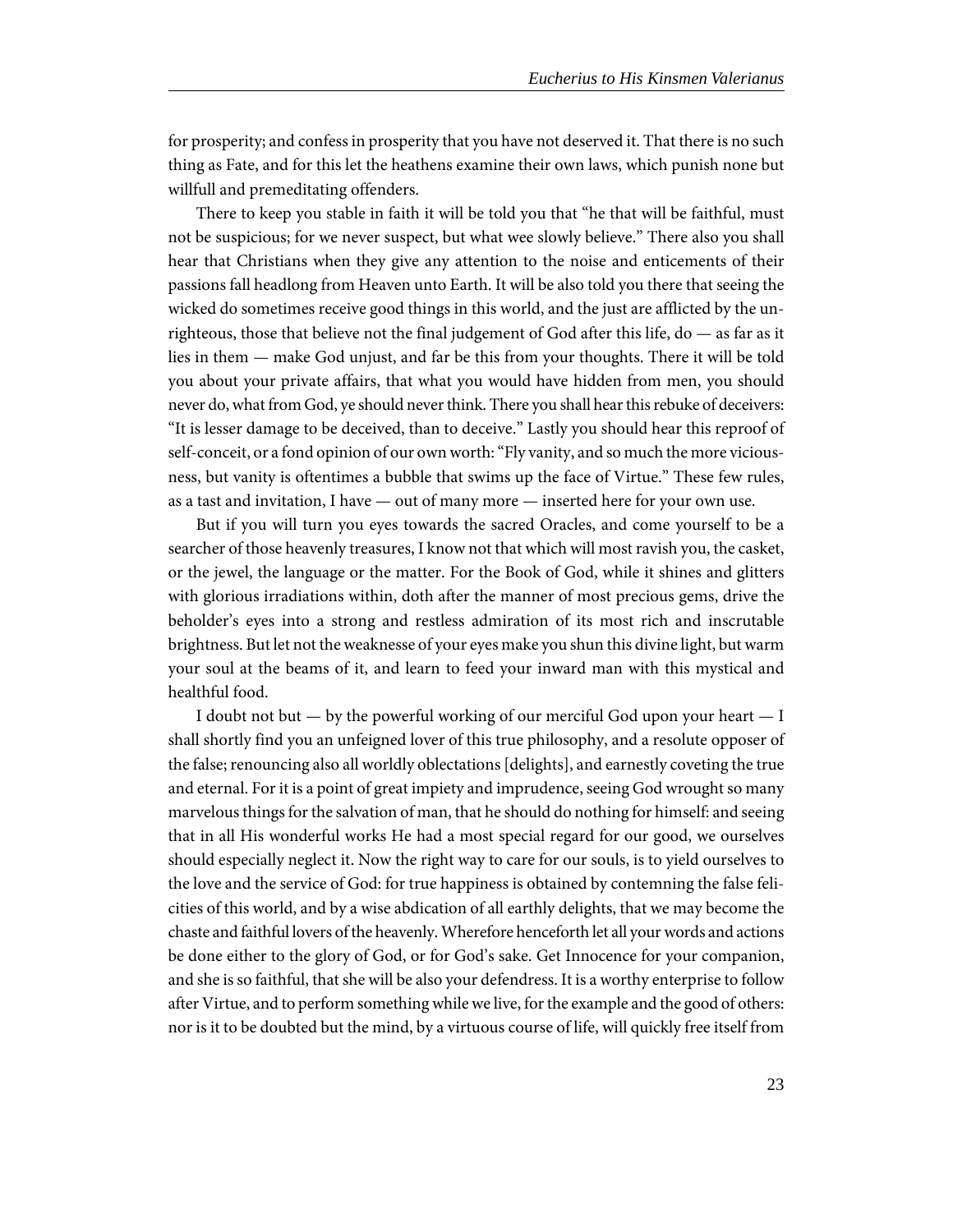those intanglements and deviations it hath been formerly accustomed to. That great Physician to whose cure and care we offer ourselves, will daily strengthen and perfect our recovery.

And what estimation or value — when in this state — can you lay upon those glorious remunerations that will be laid up for you against the day of recompence? You see that God, even in this life, hath mercifully distributed unto all — without any difference — His most pleasant and useful light. The pious and the impious are both allowed the same sun; all the creatures obediently submit themselves to their service: and the whole Earth with the fullness thereof is the indifferent possession of the just and unjust. Seeing then that he hath given such excellent things unto the impious, how much more glorious are those things which He reserves for the pious? He that is so great in His free gifts, how excellent will He be in His rewards? He that is so royal in His daily bounty, and ordinary magnificence; how transcendent will He be in His remunerations and requitals? Ineffable and beyond all conception are those things which God hath prepared for those that love Him; and that they are so is most certain: for it is altogether incomprehensible, and passeth the understanding of His most chosen vessels to tell how great His reward shall be unto the just, who hath given so much to the unthankful and the unbelieving.

Take up your eyes from the Earth and look about you, my most dear Valerian; spread forth your sails, and hasten from this stormy sea of secular negotiations, into the calm and secure harbour of Christian religion. This is the only haven into which which we all drive from the raging surges of this malicious world. This is our shelter from the loud and persecuting whirlwinds of Time. Here is our sure station and certain rest; here a large and silent recesse, secluded from the world, opens and offers itself unto us. Here a pleasant, serene tranquility shines upon us. Hither, when you are come, your weather-beaten vessel — after all your fruitless toils — shall at last find rest, and securely ride at anchor of the Cross.

But it is time now that I should make an end. Let then — I beseech you — the truth and the force of heavenly doctrine epitomised here by me be approved of and used by you to the glory of God and your own good. These are all my precepts at present: pardon the length, and acknowledge my love.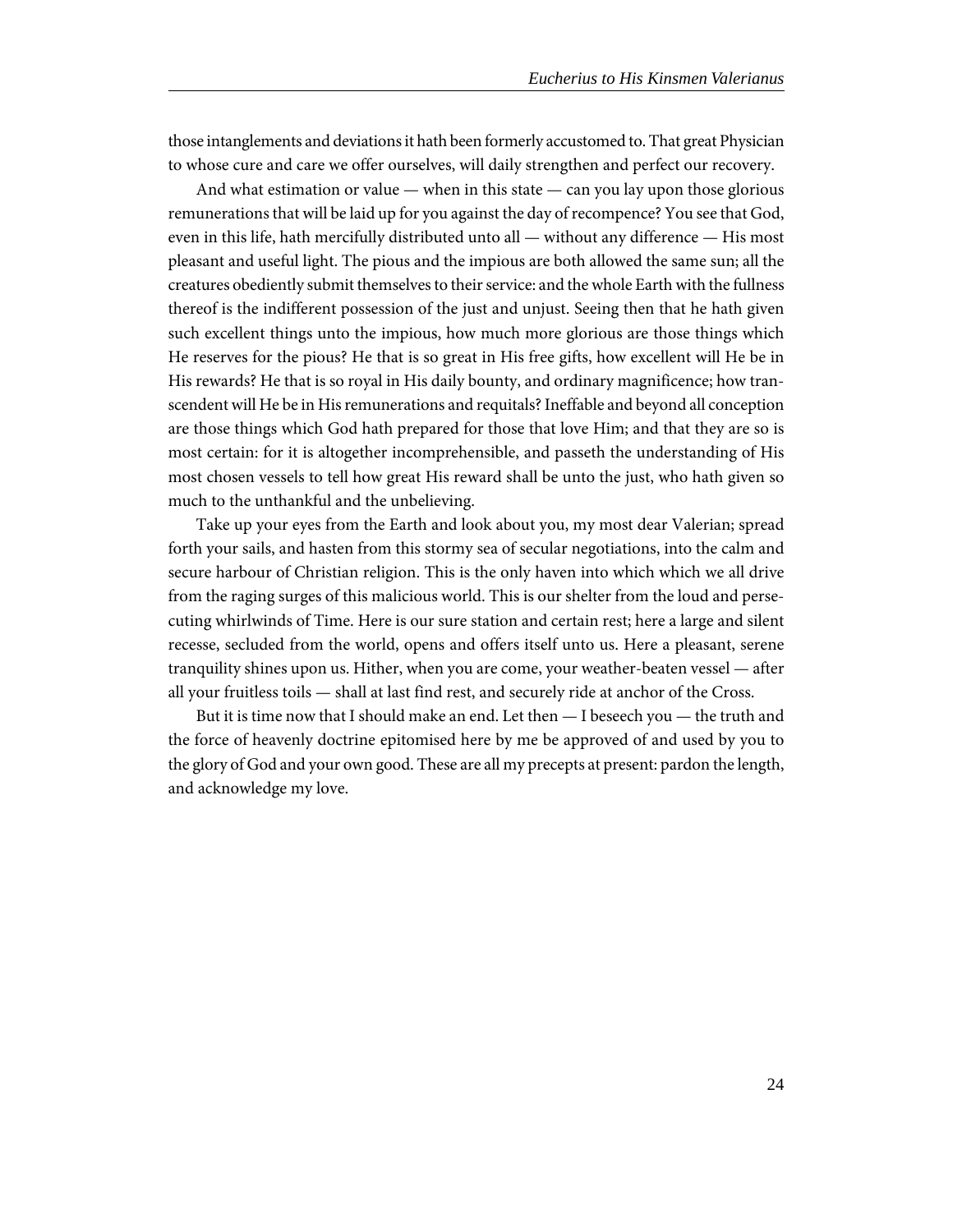The St. Pachomius Orthodox Library, Leavetaking of Pascha 1995.

<span id="page-28-0"></span>O Lord, remember Thy servants Henry the translator and Thomas his brother, and the scribes Richard, Paul, Michael, Deborah, Mark, Tony, Mary, and Noel.

**THE END, AND TO GOD BE THE GLORY!**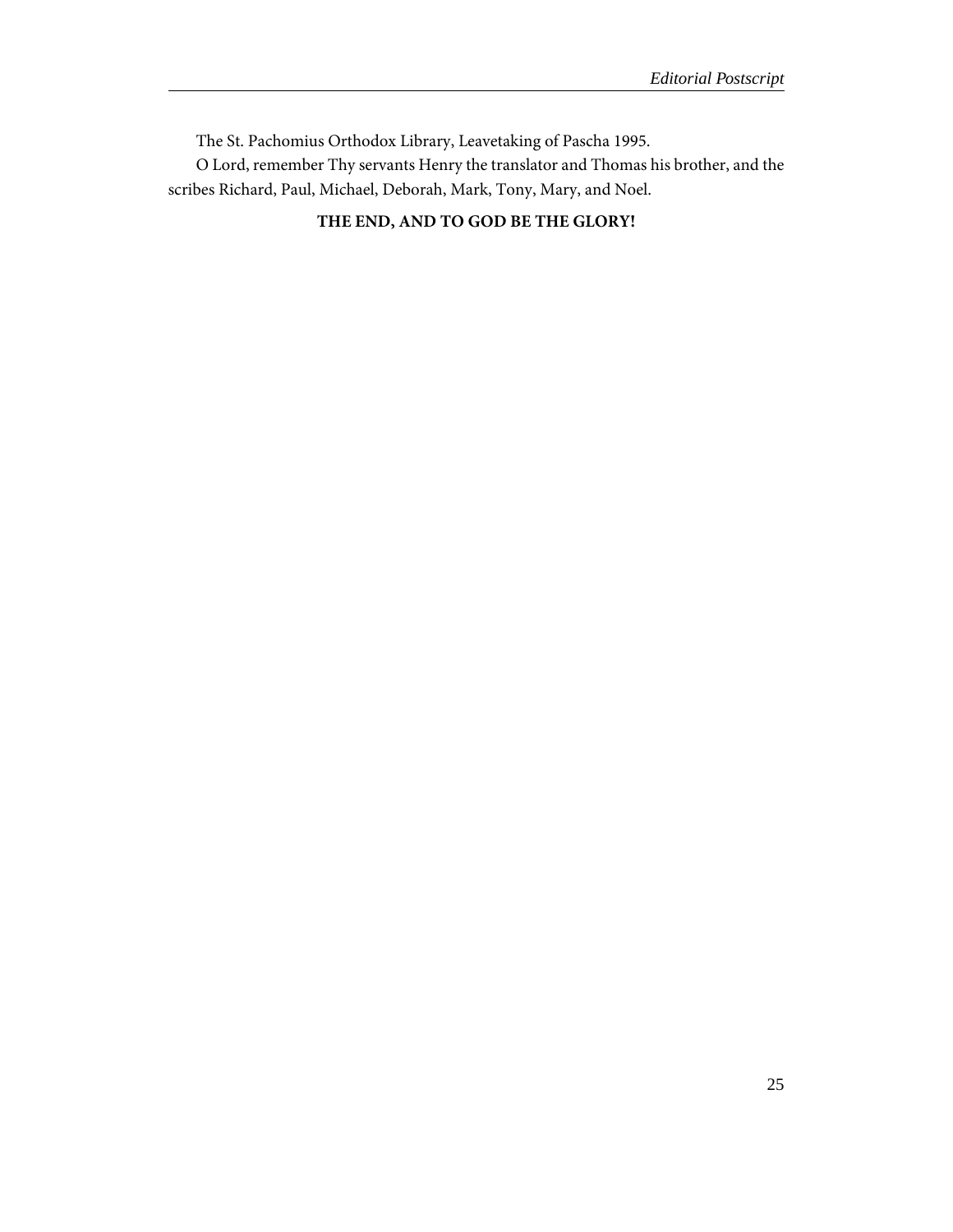# <span id="page-29-0"></span>**Indexes**